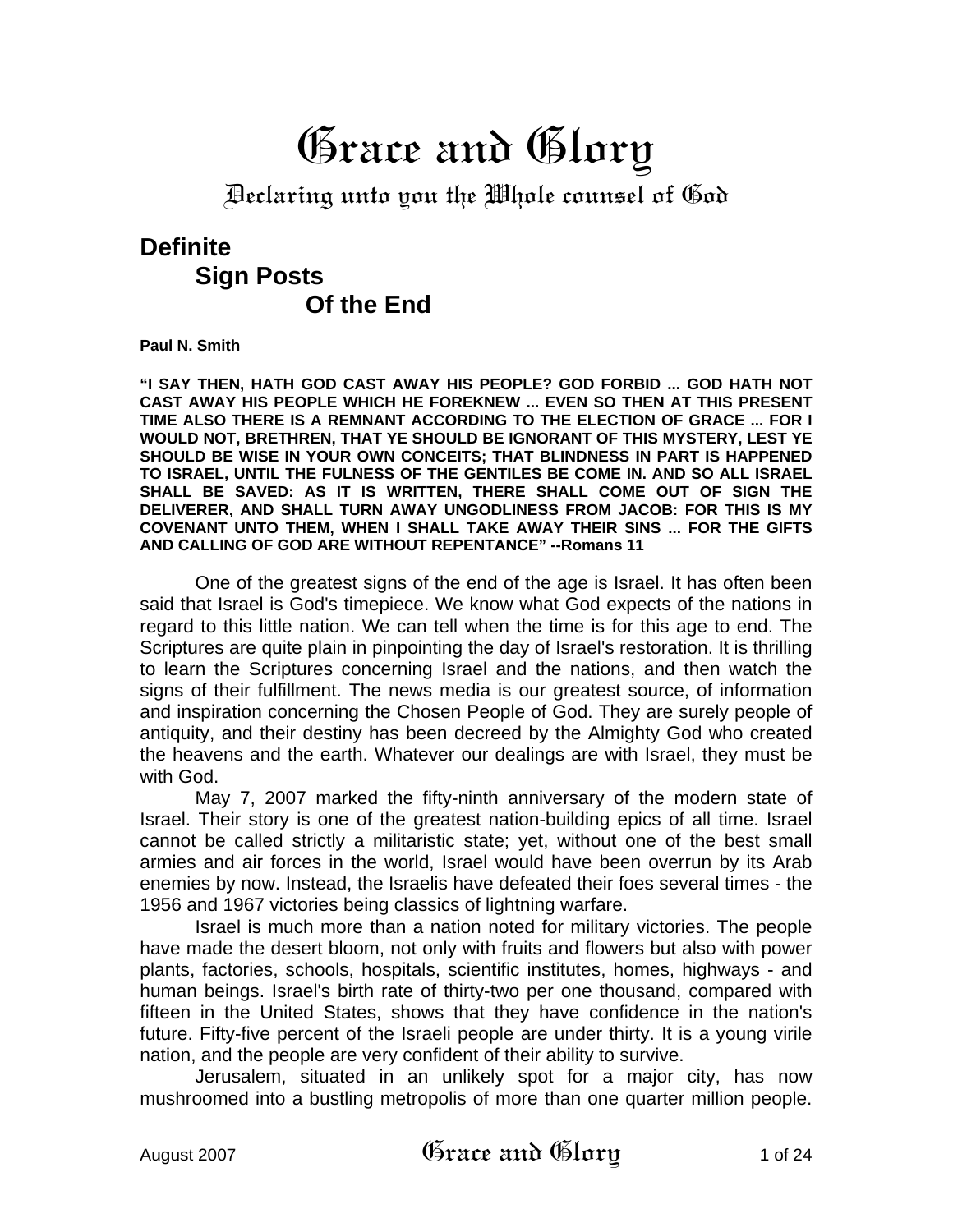In the office of Jerusalem's Mayor, there hangs a copy of a late sixteenth century German map showing Jerusalem as the "center of the world." Three ellipses spread out from Jerusalem the focal point, with Europe to the west, Africa to the south, Asia to the east. Thus, this ancient yet modern city is in the center of the earth, at the crossroads of all nations.

AT THE PRESENT TIME, FOR THE SAKE OF PEACE, ISRAELI LEADERS ARE WILLING TO GIVE AWAY MORE LAND TO THE VERY ENEMIES THEY CONQUERED IN PREVIOUS CONFLICTS. Prime Minister Ehud Olmert continues in his belief that Israel "needs to withdraw"' from the Biblical Jewish provinces of Judea and Samaria. According to the Prime Minister, anyone who thinks Israel can continue to hold unto the provinces captured in the Six Day War of 1967 is "living a dream."

"Everyone understands that the State of Israel can't exist without a guarantee of a Jewish majority," Olmert added. Although many in Israel believe the question of Jewish majority to be a fundamental problem, recent research suggests otherwise. A major study published in 2005 revealed that the status of a Jewish majority between the Jordan River and the Mediterranean Sea is much more stable than previously reported, with Jews representing at least 60 percent of the total population. The data further suggests that the numbers of Arabs living in Judea and Samaria commonly referred to as the West Bank, in particular have been grossly overstated.

Olmert has intentions to run for a second term as chairman of the Kadima party, despite numerous calls for his resignation, and public approval ratings in single digits. If he is re-elected, it probably means that Israel will continue to go the way of compromise for the sake of peace. And, this is what we would expect to happen.

THE CONFIDENCE AND FAITH THAT THE PEOPLE OF ISRAEL HAVE IN THEMSELVES WOULD BE VERY COMMENDABLE IF WE DID NOT KNOW THE SCRIPTURES. Their confidence is in their own abilities, and not in God. It is sad that the majority of these people do not give God the glory for the advancement they have made. It is true that they are industrious and hardworking, but it is also true that their victory in 1967 over the combined U.AR forces was miraculous. God fought for them much as He did for Israel of old against the Philistines, and Midianites and other nations. God is the God of Israel, whether they all acknowledge this fact or not. He cannot deny His promises to them, nor will His covenant with Abraham and his seed ever be abrogated.

Some theologians would have us to believe that God has completely turned away from the Jews and will never restore them to their land. They put the wonderful prophecies of Isaiah in the past, never to have fulfillment in the future. We do not know what they do with Theologian Paul's discourse in Romans nine to eleven. There has certainly been no fulfillment of these many promises in the history of Israel, past or present. They have been blessed in a measure; and yet, their greatest time of peace and prosperity in Solomon's time, cannot be compared with their future blessings. Their restoration depends upon one great requisite - they must acknowledge that Jesus of Nazareth was sent from God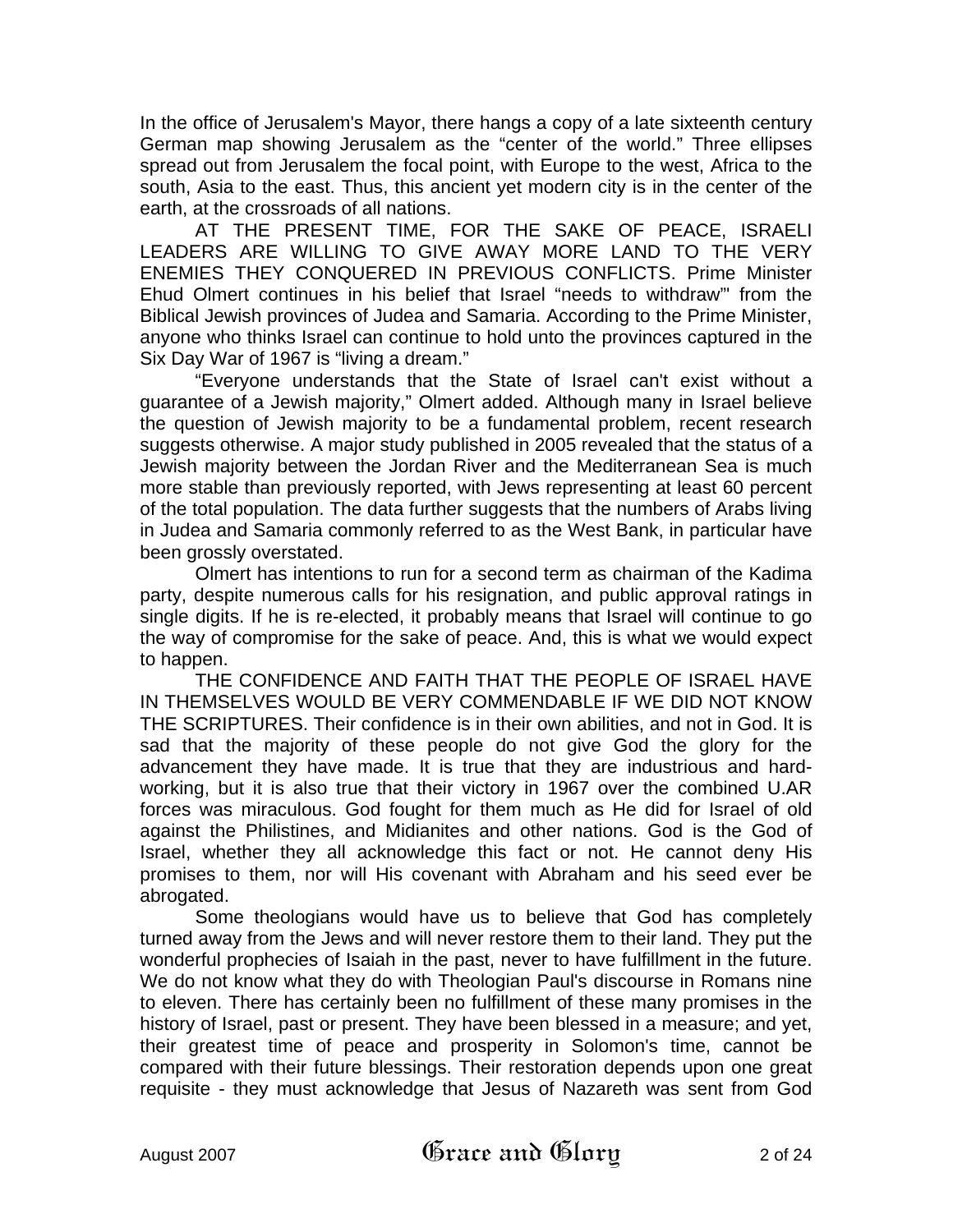and that He is their Messiah. Thus far, this is a great obstacle; but time and circumstances will bring them to this decision.

The beauty and fruitfulness of this land will almost be destroyed during the terrible days of the tribulation. The great city of Jerusalem, with its centuries of history, will be surrounded by enemy forces and will be almost leveled to the ground. What warfare does not destroy, earthquakes, hail, drought, and pestilence will finish. It is frightful to read about the awful calamities that will befall this little nation. It seems that all of God's fury will be unleashed against this people. Unbelievers among them will curse God, and blaspheme His Name. They will accept the rule of the anti-Christ, and further add to the indignation of God's wrath. The two witnesses will be killed by the anti-Christ. Their bodies will be allowed to remain in the streets of Jerusalem for three days, so that all the world can see that the anti-Christ will indeed have more power than these prophets of God.

God is never defeated. He allows His ministers to be slain, and to be ridiculed; but He will have a greater miracle to show the world. After three days, the Spirit of the Lord will enter these witnesses and they shall stand on their feet, and then be caught up to heaven. God knows all about drama. This spectacular display of His power will be much more dramatic than if He had protected them from death in the first place. He will have the "last laugh"; and. indeed, He will always have the last laugh when it comes to the puny resistance of man. Incidentally, the two witnesses will NOT be Moses and Elijah as some people seem to think. These witnesses will have the same miracle faith and power that these two prophets had; but, it cannot be them, because they both have their glorified bodies. Moses was raised from the dead, and Elijah was translated without dying. They appeared on the mount with Jesus in their glorified state. Since they have glorified bodies, it would be impossible to kill them.

THE FIG TREE IS LEAFING, AND TELLS US THAT THE END OF THIS AGE IS AT HAND. Not only has Israel shown signs of national life and vigor, but also there are reports of spiritual life resurgent. One of the latest signs of this is in the academic field.

"ISRAELI SCHOOLS BEGIN TEACHING OF JESUS." Israel educators have smashed a major taboo, and are giving thirteen-year-old pupils their first real lessons on the life of Jesus and the growth of Christianity. In a country where many immigrants have known little comfort among so-called Christian peoples, and where some Jews still spit on the ground at the mere mention of "Yeshua," the introduction of Christianity into Israeli classrooms is striking.

The program was brought into the seventh grade some 30 years, and covers its ground in four one-hour lessons. A thirty-five-page textbook, recommended by the Ministry of Education, tells the story of Jesus tersely. It describes Roman oppression in the Holy Land, and the profusion of self-styled messiahs promising a better afterlife. Then it continues: "Into this reality, Jesus was born, little is known of His life, and less of His childhood." The textbook portrays Joseph and Mary as observant Jews who always spent the Passover festival in Jerusalem, "and it is easy to imagine how the holy places in Jerusalem were impressed upon the mind of the Galilean boy from Nazareth"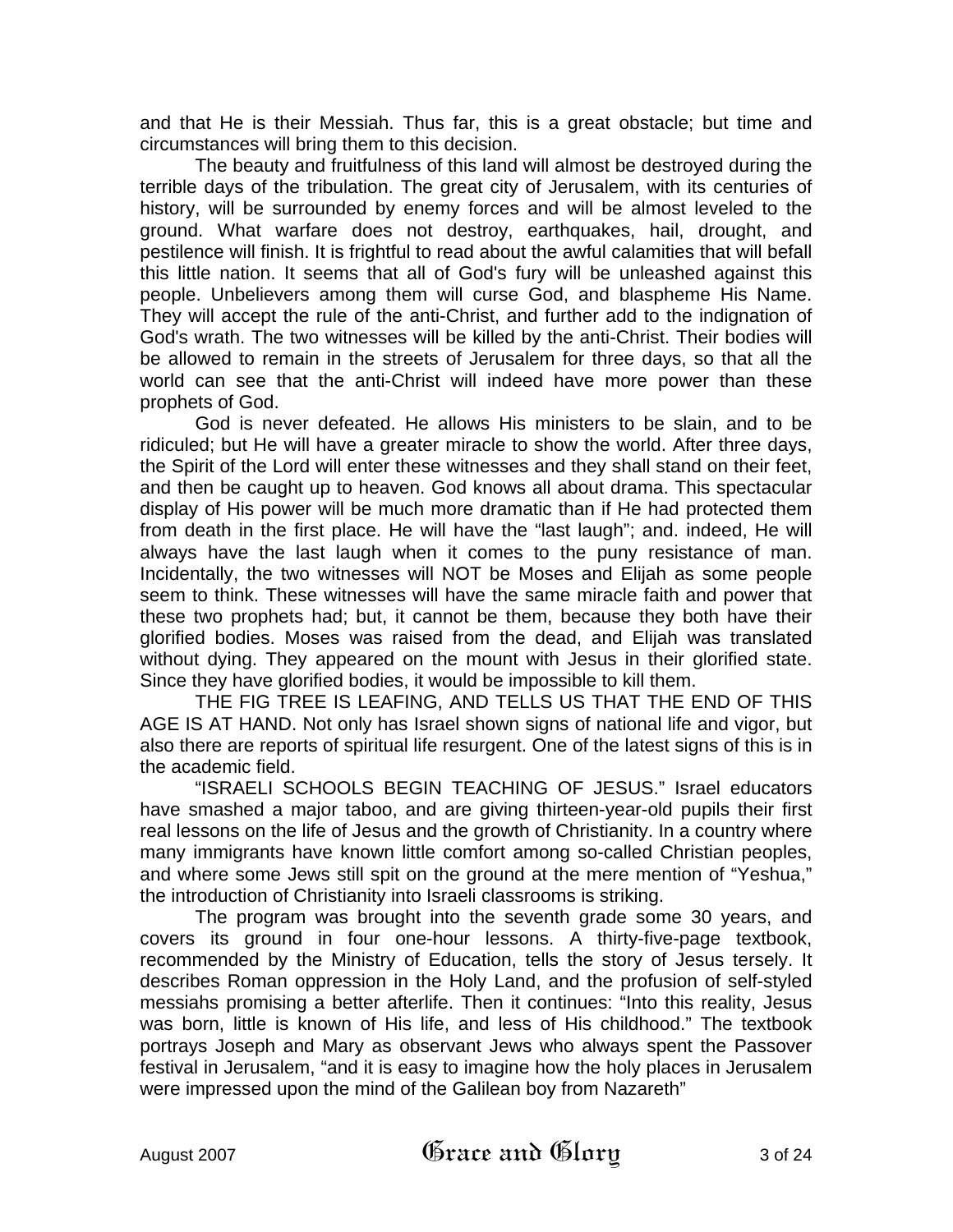Then came "a turning point in Jesus' life, following His encounter with John the Baptist. This John appeared in Jericho, publicly proclaimed the coming of the Kingdom of Heaven, and called on Jews to prepare for it..."

The pamphlet quotes at length from Jesus' teachings and describes the miracles, then reaches the story of the crucifixion. "The authorities could not ignore this man claiming to be, a messiah, disrupting public order, and predicting the destruction of the temple ... Jesus was arrested by emissaries of the high priest and was brought for interrogation. During questioning, Jesus proclaimed Himself the Messiah and Son of God. Upon hearing this, the priest rent his clothes and ordered Jesus' trial by the Roman ruler Pontius Pilate ... He was sentenced to crucifixion as a rebel against the empire."

Later, the textbook deals with Christian hatred toward Jews as supposed killers of Christ. It teaches: "The Christians blamed the entire Jewish people for the crucifixion of Jesus; and, went even further, placing responsibility on Jews for all the generations to come."

Thank God, for this opening of the door to the Gospel. They may think to teach this subject as history only, but we know that the Holy Spirit is able to take just a portion of Scripture and with it transform a life. We are praying that these thirteen-year-olds will have their eyes opened to the Truth. It is plainly evident that blindness has happened to Israel, even as the Scriptures declare. The Orthodox Jews are the ones fighting this educational breakthrough; but they will, no doubt, be the ones who will accept this hated Man "Yeshua".

It was the second generation of Israelites who came out of Egyptthat went over into Canaan and possessed the land. Perhaps it will be these young people who will become the faithful remnant of the end-time, who will endure the tribulation and welcome the Lord when He returns to earth. The Lord will use another pair of witnesses, even like Joshua and Caleb, who will lead these people into an acceptance of Jesus Christ.

THRILLING DAYS ARE AHEAD OF US. We are not looking forward to remaining on the earth until Christ is revealed from heaven with power and glory. Whatever happens to Israel affects our stay on this earth. The sooner the promises are made good to Israel, the sooner we will go to our place in the heavens. As Paul states in Romans eleven, if the casting away of the Jews brought glory to the Gentiles, what will the restoring of them mean! It will mean peace and blessing to all mankind.

Whatever affects Israel, affects the whole world. This earth will never know peace until Jesus Christ is revealed to Israel as their Messiah. By the time that these people experience the dreadful pangs of the tribulation period, they will be ready to call upon Him. They shall see Him whom they have pierced. We do not put the blame upon the Jews for the crucifixion of Jesus. God holds them responsible for rejecting His Son when He came into the world.

We Christians acknowledge that it was our sins, as well as the sins of all humanity, that put Christ on the Cross. God used the hatred of the Jews of that time to accomplish His purposes. "Ye men of Israel, hear these words; Jesus of Nazareth, a Man approved of God among you by miracles and wonders and signs, which God did by Him in the midst of you, as ye yourselves also know: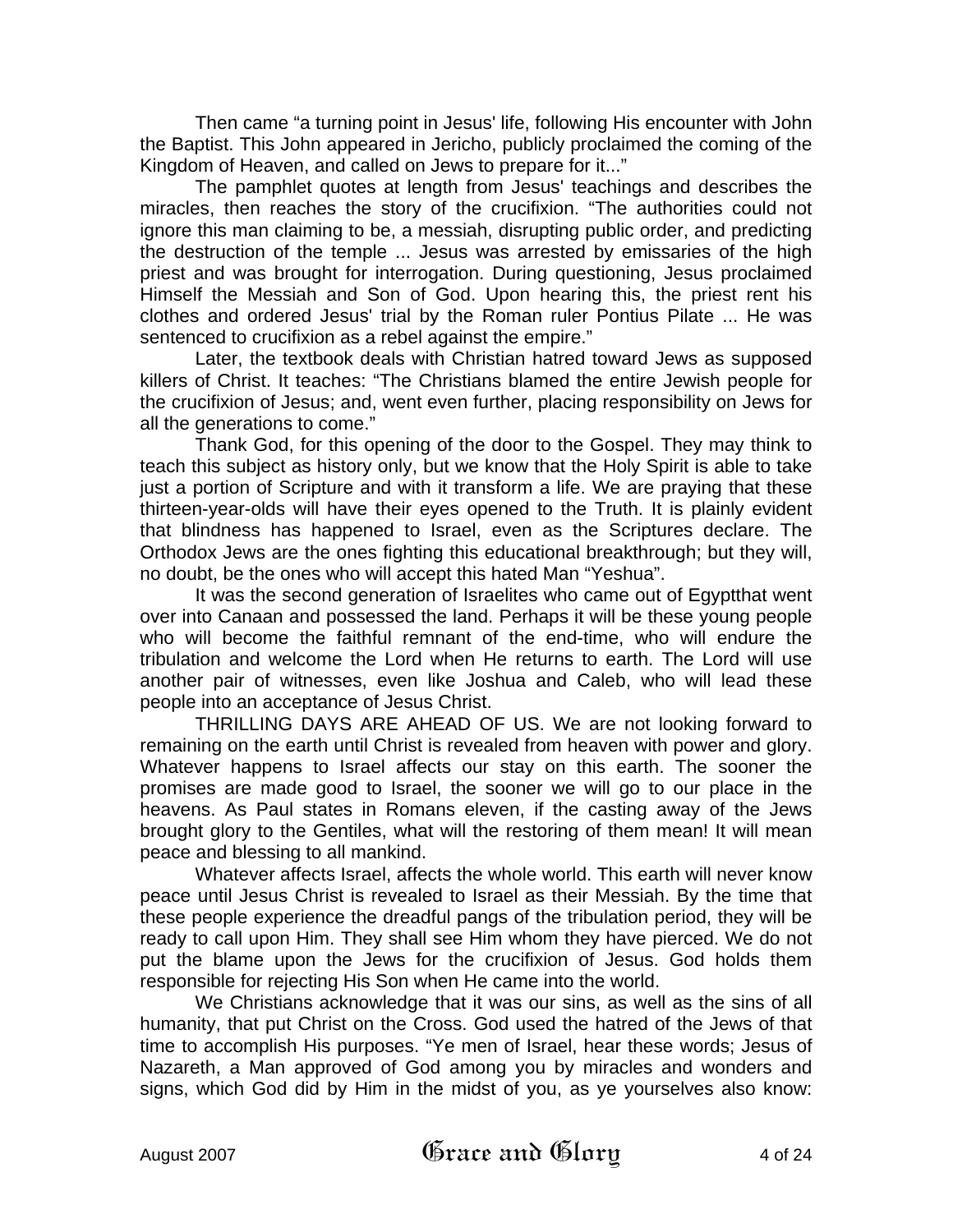Him, being delivered by the determinate counsel and foreknowledge of God, ye have taken, and by wicked hands have crucified and slain" - Acts 2:22, 23.

All will be forgiven when Israel acknowledges that Jesus is the Son of God. Their repentance and faith will open the windows of heaven to these people. They will be made to forget their sins, and the sins of their fathers. They will forget the years of persecution and suffering that they have had to endure. The horrible nightmare of the tribulation will be erased from their minds. God shall shower them with spiritual blessings. He will cause the earth to yield as never before. The desert will blossom without any of their effort and toil. They will not need to irrigate the land any more. God will cause the latter rain to begin soaking the dry ground of Israel. He will fill the streams with life-giving water.

The greatest outpouring will be spiritual. He will send the spiritual latter rain upon the people. They will be cleansed from their sins, and will become a new creation Israel. They will experience a greater Pentecost than their forefathers did. They will become the spiritual leaders of the world. The nations which remain on the earth will come to the Jews for spiritual enlightenment. God's government will come from heaven directly to Jerusalem, and then out from that strategically-placed city to all the nations of the earth.

This causes us to rejoice, because it will be the fulfillment of Scripture. We love God's Word, and jealously guard it against all critics and scoffers. When God proves that His Word is true by bringing something to pass, then we say, "Amen!" If God's Word is true concerning Israel, then it is true concerning the Church.

JUST AS SURELY AS JESUS CAME THE FIRST TIME TO REDEEM HUMANITY, HE WILL RETURN TO TAKE THE CHURCH. We are not earthly people. Our citizenship is in heaven, from whence we look for the Lord Jesus Christ. We have a place prepared for us in heaven, and that is where we long to be. In fact, we expect to be there. We believe that some of the Church will be taken before others, and we want to leave this earth just as soon as possible. We take the promise to the Philadelphia church - "Because thou hast kept the word of My patience, I also will keep thee from the hour of temptation, which shall come upon all the world, to try them that dwell upon the earth" - Revelation 3:10. Hallelujah

## ---------------------------------------------- **SOLOMON'S SONG**

I am come to my garden, fair Lady of mine, To my garden of flowers, So fragrant Divine, Where thou art awaiting in beauty so dear, There to cherish my heart with thy Charm and thy cheer; With the kiss of thy mouth that's far sweeter than wine, I am come to my garden, fair Lady of mine. I am come to my garden of laughter and joy,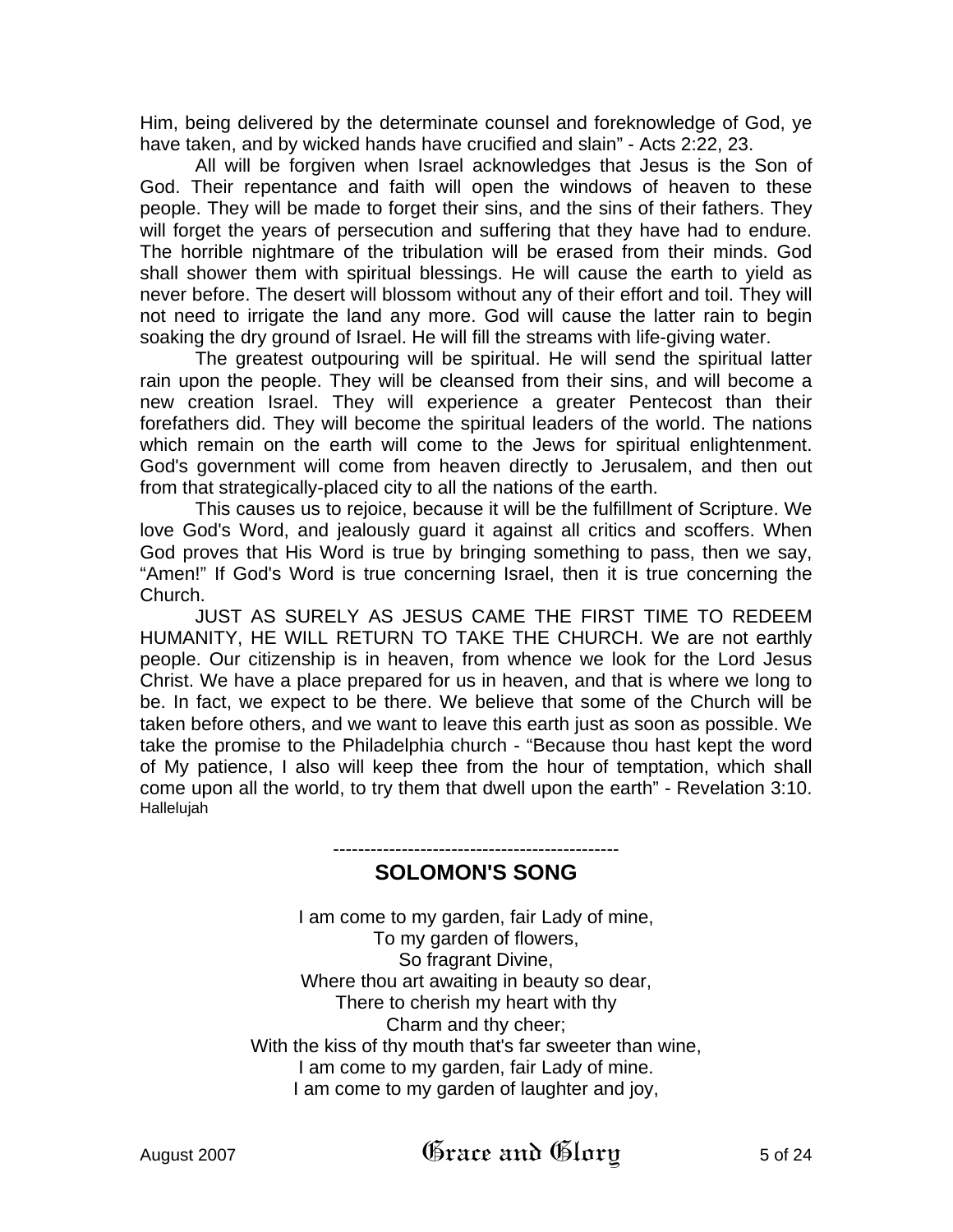With its sunshine all golden And naught to annoy. Oh its roses and lilies! It's flowers are rare, All so precious and wonderful, None can compare. With sweet roses of Sharon in beauty so coy, I am come to my garden of laughter and joy. I am come to my garden with enclosed wall; As a captive to love, I am held in its thrall; Thou hast ravished my heart, my fair Sister, my dove; In my house of best wine, Thou art Queen, O My Love; I will cherish thee ever, my Spouse and my All; I have come to my garden with enclosed wall. Chorus — To my garden, my own choice Lady fair; To my garden till we meet in the air; To my garden, royal Queen so divine; To my garden, e'en a banquet of wine. Full of laughter and joy, Surely naught can annoy; I am come to my garden, fair Lady of mine. -- Mary M. Bodie, Grace & Glory Carols

-------------------------------------

## **STAND FOR THE TRUTH**

#### **Ray Quintana**

**"Wherefore take unto you the whole armor of God that ye may be able to withstand in the evil day, and having done all, to stand. (Ephesians 6:13)** 

In Phil 1:17, Paul said, "knowing that I am set for the defense of the Gospel." Are we willing to take such a stand for the truth of the Gospel? It is never so evident as when we are in a severe trial that we are called on to stand for truth. Is this really working for my good? Do we believe that He will take care of us in the trial? We must defend the Gospel by believing these things are working for our good and believing His Word for our lives.

We have the opportunity to become joint-heirs with Jesus Christ, if so be that we suffer with Him. We are not all being put into one mold. We are wrought by different means and each take shape as we go with God. The cuttings, hammerings, floods, fires, furnaces, and the lion's den, are the things that will prepare us to become joint heirs with Jesus Christ. We can be heirs of God yet lose out on the best He has for us. There is only one Man who has conquered the enemy, and He is on our side.

We must claim our riches in Christ, because there is an enemy who wants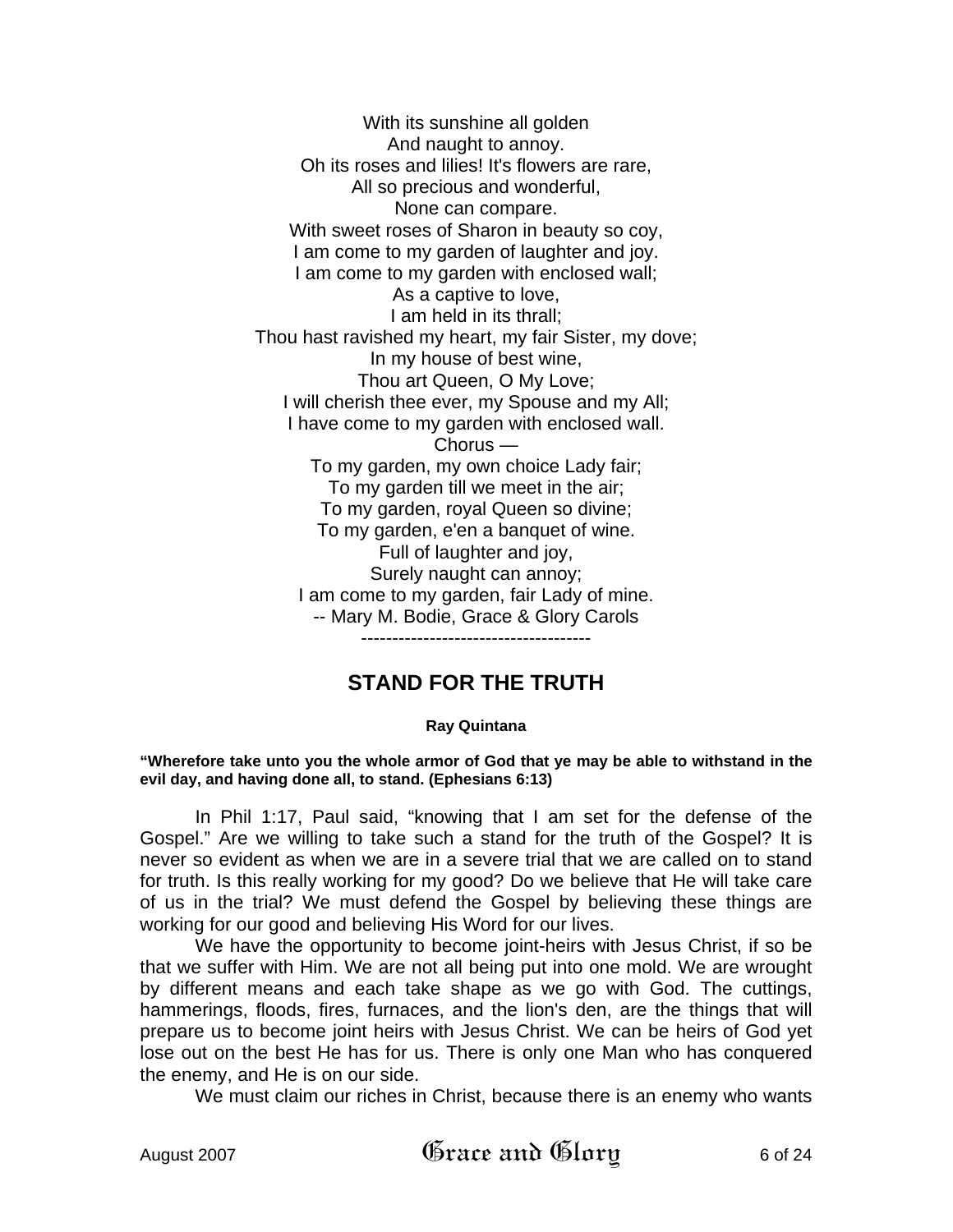to rob us of them all. In Ephesians 1:3, we are told that we have been blessed with all Spiritual blessings in the heavens in Christ. Our battle is a defensive battle. The provisions have been made to fight the enemy, but we must put on the whole armor of God. There is only one way to be an effective soldier of Jesus Christ and that is to wear God's armor. We can't be strong in ourselves. To be strong in the Lord pleases Him.

God gave the Apostle Paul a thorn in the flesh which was the power of Satin to buffet him from place to place. It is in our weakness that we, too, lay hold of the strength of the Lord. We cannot glorify God within our own abilities; it is as we learn the road downward and descend. "He must increase and I must decrease." We must go down in the will of God before He can lift us up. And He will not always lift us up in this life. Our day will come! This is not our day!

Has He taken you down into the valley of humility? He will make it a place of refreshing. The valley of humility becomes a well-watered garden, filled with flowers, spices and fruit. There is where we will find a place of exaltation. "My Beloved is gone down into His garden, to the beds of spices, to feed in the gardens and to gather lilies.

We all love to see God's Hand of deliverance, the mighty power of His right hand, but there is also His left hand, the one that leads to humiliation, and can also deliver us. Remember the Red Sea. Have you crossed your Red Sea? It is always God's ability no matter how He chooses to deliver. God is always working in our lives. Ephesians 2:6 declares that He has raised us up together and made us sit together in the heavens in Christ Jesus. That is our position now. We don't need to reach heaven first. In God's thoughts, we are as good as there.

If we want God's best, we must stand for the truth. It is easy to go with God and agree with His Word when there is no opposition, but let the trial come and we will have to learn to stand for the truth. There are many who have turned back and gone no further. If the truth of salvation really grips our hearts, there is nothing in this world that could compare to this treasure that is in us. The truth of the Gospel out weighs everything else in 12 the universe. Even God said that He honored it above His name. Our warfare is a spiritual battle and the prize is the high calling of God in Christ Jesus. It is faith which contends for what God has promised us.

Our warfare is continuous and relentless and yet this is how we learn to possess our inheritance in Christ. We do not have to gain something; we just have to claim what God has already given us. We need the eyes of our heart open to know what the hope of His calling is and what the exceeding greatness of his power to us-ward who believe. (Eph. 1:19). Lord, help us to choose the things that are ours forever. Deepen our hearts, Oh Lord! We need confidence in Him who will never fail us. To go with God, we must take up His cross. Only as the cross is in our lives will the beauty and the wealth of His Word become real to our lives. The devil cannot touch us if God does not permit him. God is working all things for our good. We are His loved ones, on the way home, and we can be joyful and glad even though we are in a far away country. The Lord will keep us along the way and give us springs of refreshing, and will make abundant grace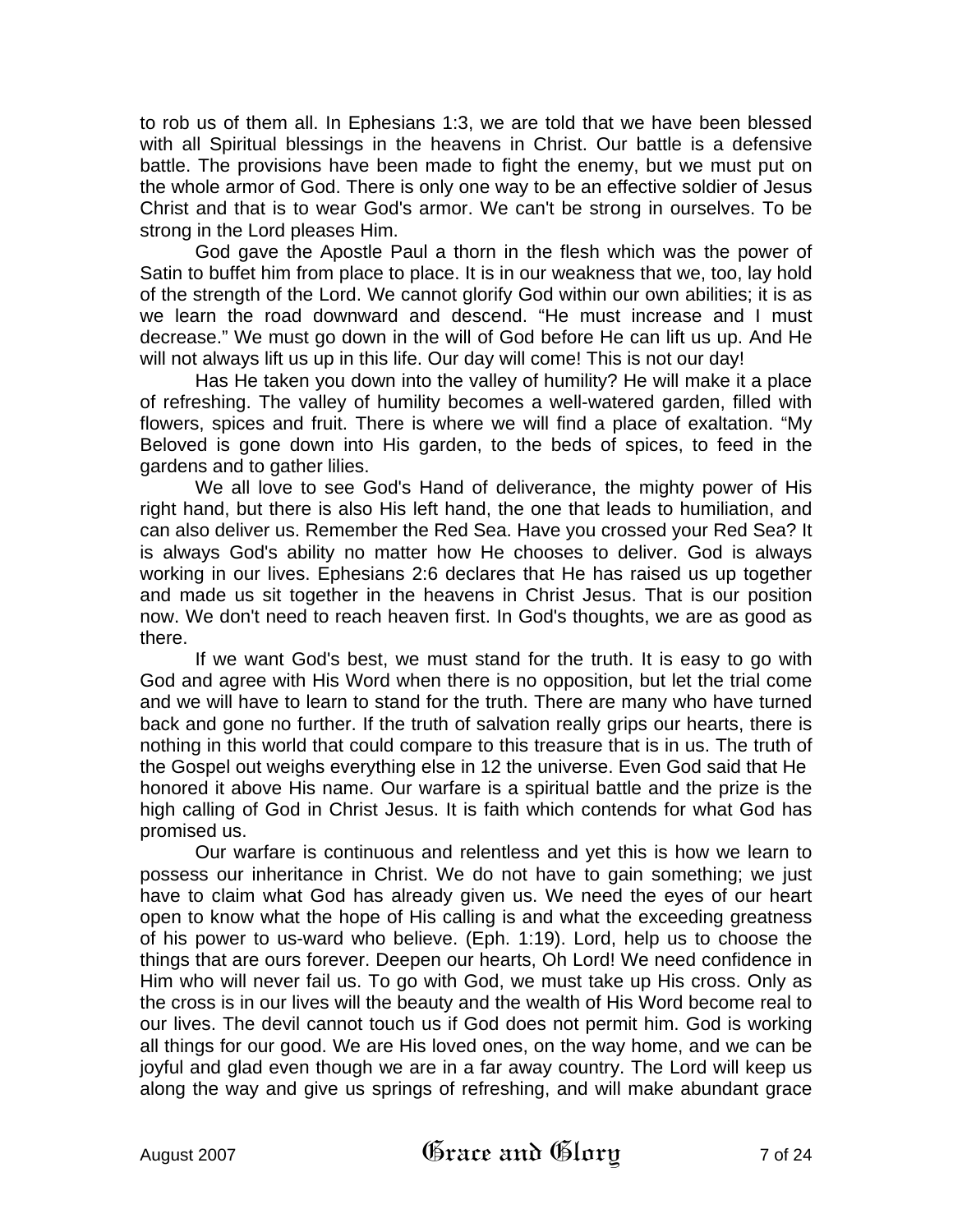abound. "And God is able to make all grace abound toward you; that ye, always having all sufficiency in all things, may abound to every good work"(II Corinthians 9:8).

We have many refreshing streams along this journey of life; we need only search for them in His Word and partake of them. Paul tells us, and his life was a testimony, that the shield of faith is sufficient to quench all the fiery darts of the wicked. He fought with beasts at Ephesus. Every cruel device of man and Satan sought to destroy him. God didn't keep him from these battles, but protected him in those furnaces of trials. We have only a glimpse of the things that he experienced. 'We are troubled on every side, yet not distressed; we are perplexed, but not in despair; Persecuted, but not forsaken; cast down, but not destroyed; Always bearing about in the body the dying of the Lord Jesus, that the life also of Jesus might be made manifest in our body" (II Corinthians 4:8-10).

In I Corinthians 4:9, he wrote: "For I think that God hath set forth us the apostles last, as it were appointed to death: for we are made a spectacle unto the world, and to angels, and to men." Picture in your mind, a parade of the Romans, and in the front were all the shining floats coming down the street. Paul the Apostle was the slave in the back, chained by the neck being dragged along the parade route as a spectacle. "We are fools for Christ's sake, but ye are wise in Christ; we are weak, but ye are 13 strong; ye are honorable, but we are despised, (as an outlaw)" I Corinthians 4:10.

Yet Paul urges us to take that shield of faith which he carried into battle. How could a man in his right mind recommend a shield that allowed all these things to pierce his very being? He was beaten and whipped many times, yet where was this shield? Then, think of his exhausting labors. "I labored more abundantly then they all; and I labor and travail for you day and night." This labor that Paul is speaking about is the "labor of travail." It is a labor that expends to the point of extreme pain. It is labor that presses out of measure.

Paul said he was beyond strength, in so much that "we despair of our lives." Where was the shield to protect him? Then there were the failures that Paul went through. Are you going through failures? He wept when he saw the failures of the churches and individuals. Defeat after defeat and disaster after disaster littered the way of the Apostle Paul. Yet he exhorts us to take the shield of faith, wherewith we shall be able to quench all the fiery darts of the wicked. Paul could not have been victorious, nor can we, without all this agitation. The shield of faith is not designed to protect us from the labor of travail, but carry us through these labors. Only then are we matured. We will have disappointments, but we must not let them make us bitter. We must put our faith in Christ, and seek the Lord and allow His purpose to grip our hearts through the Word of God. The value of the soul is for eternity, and much more important than our earthly circumstances.

Now don't think that one day we will be above it all and be able to handle every trial that comes our way without any problem. In Acts 27 is the story of Paul on his way to Rome by ship. They encountered a most terrible storm.. We read in Verse 20: "And when neither sun nor stars in many days appeared, and no small tempest lay on us, all hope that we should be saved was then taken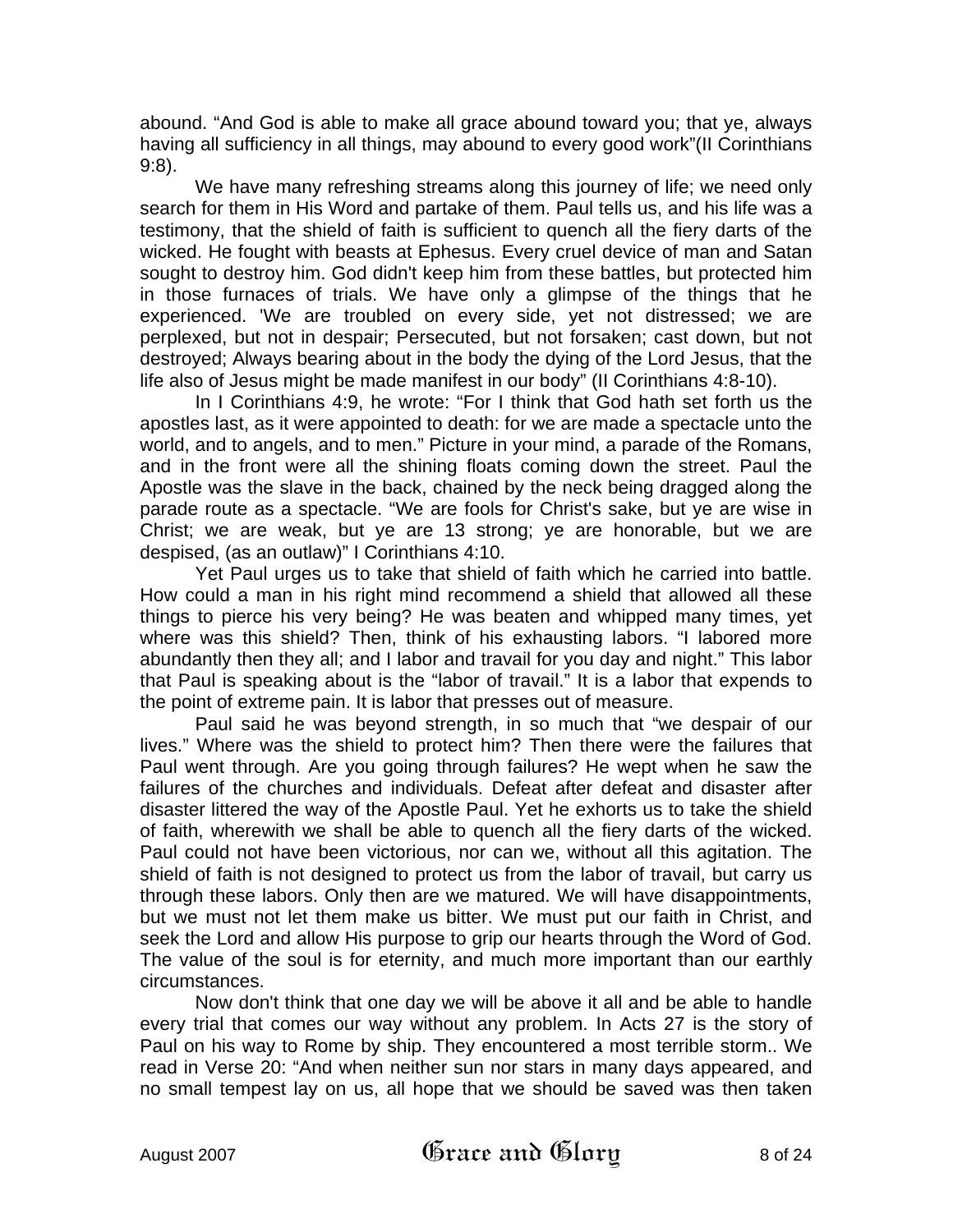away." But then faith speaks in the person of Paul. "Wherefore, sirs, be of good cheer: for I believe God that it shall be even as it was told me" 27:25. We must believe the promises of God as Paul did, and hold onto them. That's standing for the truth! Sirs I believe God! A part of the armor is the Girdle of Truth, which was a strong belt that held the armor in place. A soldier needed it to hold his sword in place. We need to fill our lives with the truth in order to be consistent. If we are fighting the good fight of faith, and running for the prize with all our heart and soul, as Jesus who set His face as a flint as He went to the cross, and as Paul said that I may win Him, we will reach that goal. (Phil 3:8.)

This belt is put on first. Why? We will never be able to put on the rest of the armor of God effectively until we know the truth. The truth is one of the most important things in a Christian's life. . We must learn the value of the truth. The devil cannot be defeated apart from the Word of God. It is God who enables us by giving us His strength and righteousness through the Truth. If we let Him have His way, He will take care of every battle. We will never be forsaken, even though we feel isolated and lonely. He loved me and gave Himself for me. No one could love us any more than that.

What if Jesus had come into this world in the robes of Glory that were His before the worlds were, in the Glory that He had with the Father? The heavens would have had to flee from Him. What would have become of you and me?

But He came like the dawning of the day, so gentle, as soft as the gentle rain, and so refreshing. He emptied Himself. He made Himself of no reputation and took upon Him the form of a servant, and was made in the likeness of man.

He became everything that He had never been before. He took those seven steps downward that only He could take. No one could go low enough to reach you and me except the Lord Jesus Christ. He emptied Himself for me. He didn't just become a man. He became the servant of man. He stripped Himself of everything so that He might lift us to the unsearchable riches in the ages to come, to show us the exceeding riches of His Grace. He took upon Himself the form of a servant, made in the likeness of men, and became man's servant. He was a servant to God and to man. He did always those things of His Father, but on the cross He was forsaken of man and God. He was repulsed at the very thought of sin, but He became sin at Calvary. We, who deserve to be forsaken, now by faith in Him, are guaranteed that we will never be forsaken nor will He ever cease to love us. To know the Word of God is to have a sense of glorious fellowship along the emptiest and most lonely road. Paul summed it up in Philippians 4:19: "But my God shall supply all your need according to his riches in glory by Christ Jesus. So with joys or sorrows, fair weather or storms, we can know, all things work together for good to them that love God.

Regardless of the pit that this life may put us in, there is deliverance from that situation and a shining road which stretches before us. Every test is the will of God. Regardless of what it looks like, no matter how long the trial, He is working it for our good. We must realize in the darkest hour His Word is still true. When we wield the Sword of the Spirit, we are wielding God's thoughts, His plans, and His purpose. As we go out through the paths of life, in the midst of the cold, bristling heartaches of this world, we must carry the sword of promise.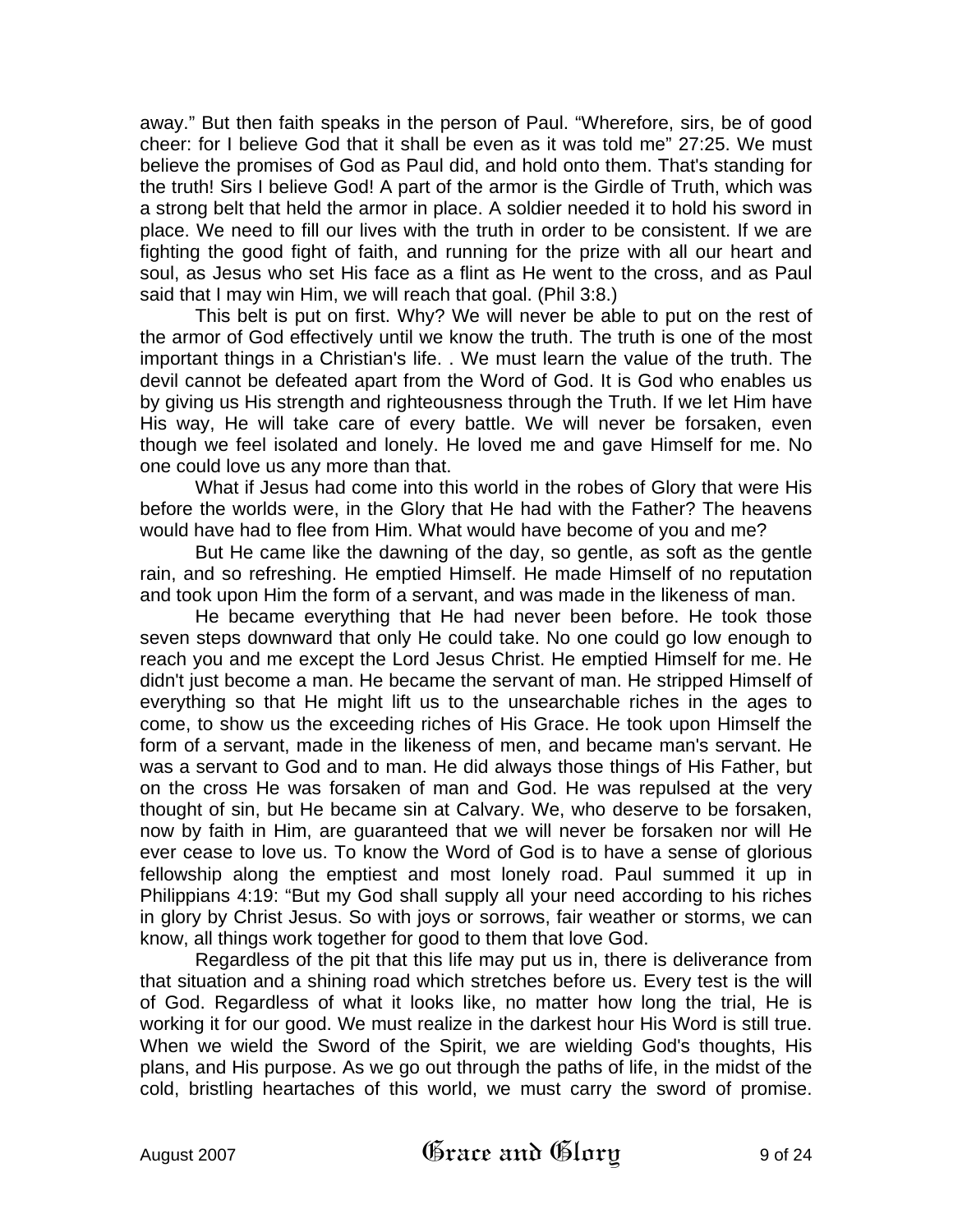When the enemy comes at us because of our weakness, our lack, we can pull out the sword of truth and say, "Now are we the sons of God, and it doth not yet appear what we shall be: but we know that, when he shall appear, we shall be like him; for we shall see him as he is" (I John 3:2).

Then, prayer is also necessary for strength of soul. Prayer is the relationship between the soul and its resources, backed by the Word of God. To fight the good fight of faith. In prayer, we receive energy from God to win. Prayer is the love, strength, and beauty of God flowing into our lives. It fills us with completeness that comes from Him alone. We must learn that the prayer closet is the great battlefield of faith! It is the daily taking up of the cross, knowing how to cast down imaginations and every high thing that exalteth itself against the knowledge of God, and bringing into captivity every thought to the obedience of Christ. We do not pray to make God obey our wishes, but to turn a reluctant self to God. Prayer establishes communion with God. It clears the road of our unbelief that is blocked by our own strength. Prayer prepares the way for that which only the Lord can do. In prayer we get the mind of the Lord to go into the battle. May we pray, Lord, enable us and help mine unbelief! Strings of prayer will not change God's mind. Prayer allows the lines to be opened to supply our resources from heaven. If the devil can shut these lines of communication, he will beat us. If we trust God, He will always be there, working, regardless of what it looks like on the surface.

When my heart pants for cooling streams, in the midst of the battle; so, my soul longs for His refreshing grace. My thirsty soul waits for thee, my Bridegroom. Oh when shall I behold thy face, thy Majesty Divine?

My defense shall be to run to you. When the winds are cold and the days are long, beneath your wings there is rest. Then the Lord speaks to us: "I will guide thee with mine eyes, in all thy need, fly to me. Fly to me with steadfast hope and trusting faith. Rest in my Word to you, that in my love, you are secure and blest."

Isaiah 65:24: "And it shall come to pass, that before you call, I will answer; and while you are yet speaking, I will hear". Faith leads us to the mercy seat and revives our fainting heart. Fear not, doubt not; but stand for the Truth. "I will keep you in perfect peace, as your mind is stayed on me." He is my everlasting strength. At the feet of Jesus is the place for me. There I am a humble learner, pouring out perfume of love, so rare; at the feet of Jesus is the place for me; watching and waiting, ready to go when my Bridegroom calls. I am standing for the truth!

-----------------------------------------------------

## **MY TITLE DEED**

For I stand on the Word, I've a Title Deed on high, Up on high. Yes, I stand on the Word, It will land me by and by.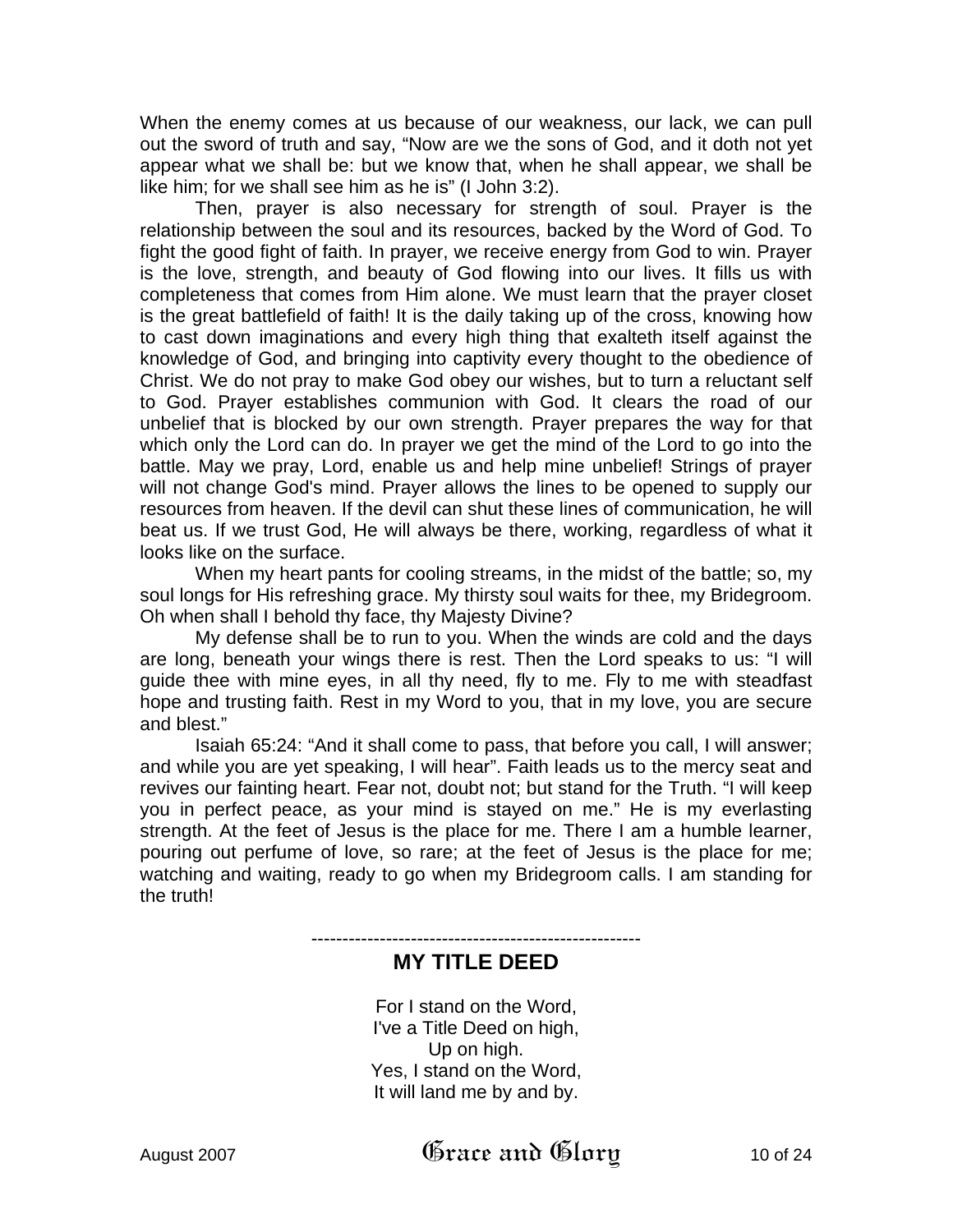# **AMAZING MEDICAL BREAKTHROUGH**

**If you feel like God can't use you, just remember...** 

Noah was a drunk, Abraham was too old, Isaac was a daydreamer, Jacob was a liar, Leah was ugly; Joseph was abused, Moses had a stuttering problem, Gideon was afraid, Samson wore long hair and was a womanizer, Rahab was a prostitute, Jeremiah and Timothy were too young, David had an affair and was a murderer, Elijah was suicidal, Isaiah preached naked, Jonah ran from God,  $, \_$ Naomi was a widow, Job went bankrupt, Peter denied Christ, The disciples fell asleep while praying with Jesus, Martha worried and fretted about everything, The Samaritan woman was divorced more than once, Zaccheus was too small, Paul was too religious and rigid, Timothy had an ulcer, and Lazarus was dead!

Now! No more excuses! God can use you to your full potential. Besides, you aren't the Message, you're just the messenger. In the circle of God's love, He is waiting to use your full potential.

-------------------------------

God wants spiritual fruit, not religious nuts.

-------------------------------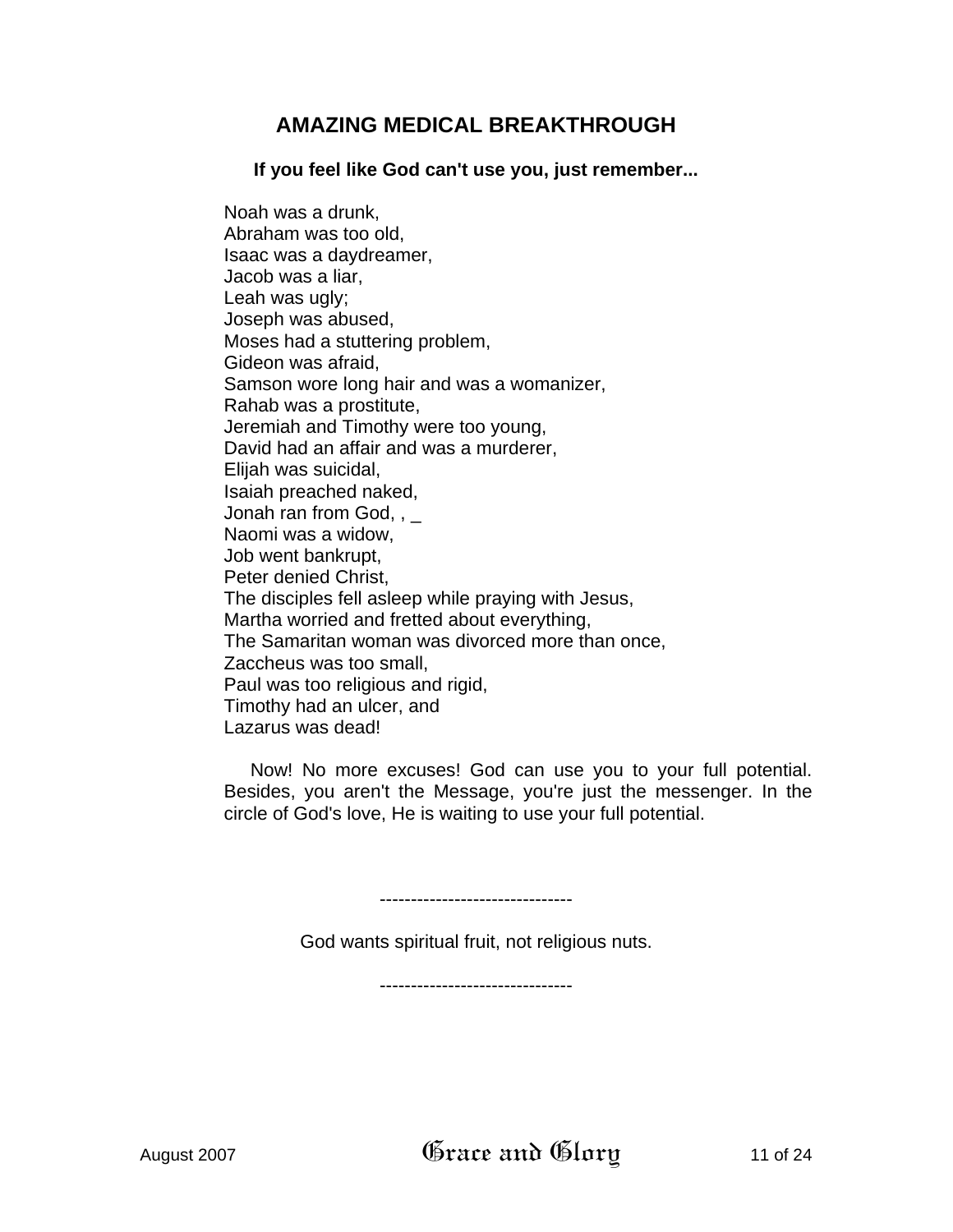## **EDITOR'S REFLECTIONS:**

**"But the Day of the Lord will come as a thief in the night; in the which the heavens shall pass away with a great noise, and the elements shall melt with fervent heat; the earth also and the works that are therein shall be burned up. Seeing then that all these things shall be dissolved, what manner of persons ought ye to be in all holy conversation and Godliness, looking for and hasting unto the coming of the Day of God . . .But we, according to His promise, look for new heavens and a new earth, wherein dwelleth righteousness." II Peter 3.**

The Middle East is like a volcano ready to erupt at any time. The western nations are lining up behind either the Arab countries or Israel. The scene is being set for the great holocaust soon to come. Only enlightened Christians are aware of the dangerous times ahead. Thank the Lord! Our eyes have been opened to the Scriptures concerning these End Times, and we are looking for the Lord Jesus Christ to catch us away very soon. There is nothing left to be fulfilled before that first trumpet sounds, and the overcomers will be taken out of this world.

Not only do we see nations lining up for that final conflict, but the weather seems to be out of control also. There are droughts in one part of the world and devastating floods in another. Millions of acres of forests have been destroyed by out-of-control fires, ruining the ecology for years to come. Mankind is out of control, and nature is following.

The signs of the end are many, and clearly defined. While Israel and her antagonistic neighbors talk "Peace," they are preparing for war. Israel has recently built up its military might in the Golan Heights, while neighboring Syria has its army on high alert. And, for the first time in 30 years, Syria has opened a strategic border road to civilian traffic, which causes some Israeli officials to worry that this could help guerilla attacks against Golani Jewish communities.

The feeling among some world leaders is that Haifa, Tel Aviv and Jerusalem are facing an eminent threat from Iran. Former House Speaker, Newt Gingrich said recently that "three nuclear weapons will result in a second Holocaust." He expressed his opinion that "Israel is in the greatest danger of Arab attack for the first time in 40 years. The Far East has also taken sides, a report has been made that North Korea is helping Iran to prepare an underground nuclear test, similar to the one it carried out last year. And, so it goes.

Meanwhile, the majority of people are oblivious to the great threat of a conflict, the likes of which has never been seen before. Everyone seems to be caught up in their own interests, whether its religious activity, or his own selfish desires. They are truly asleep.

The full overcomers who will reign with Christ, as aware of the times we live in, and they have been preparing themselves to leave this world before that terrible day arrives. This will be the Message of Heaven: "Alleluia: for the Lord God omnipotent reigneth. Let us be glad and rejoice, and give honor to Him; for the marriage of the Lamb is come, and His wife hath made herself ready" (Revelation 19:6-7). Are we ready? There isn't much time left to prepare.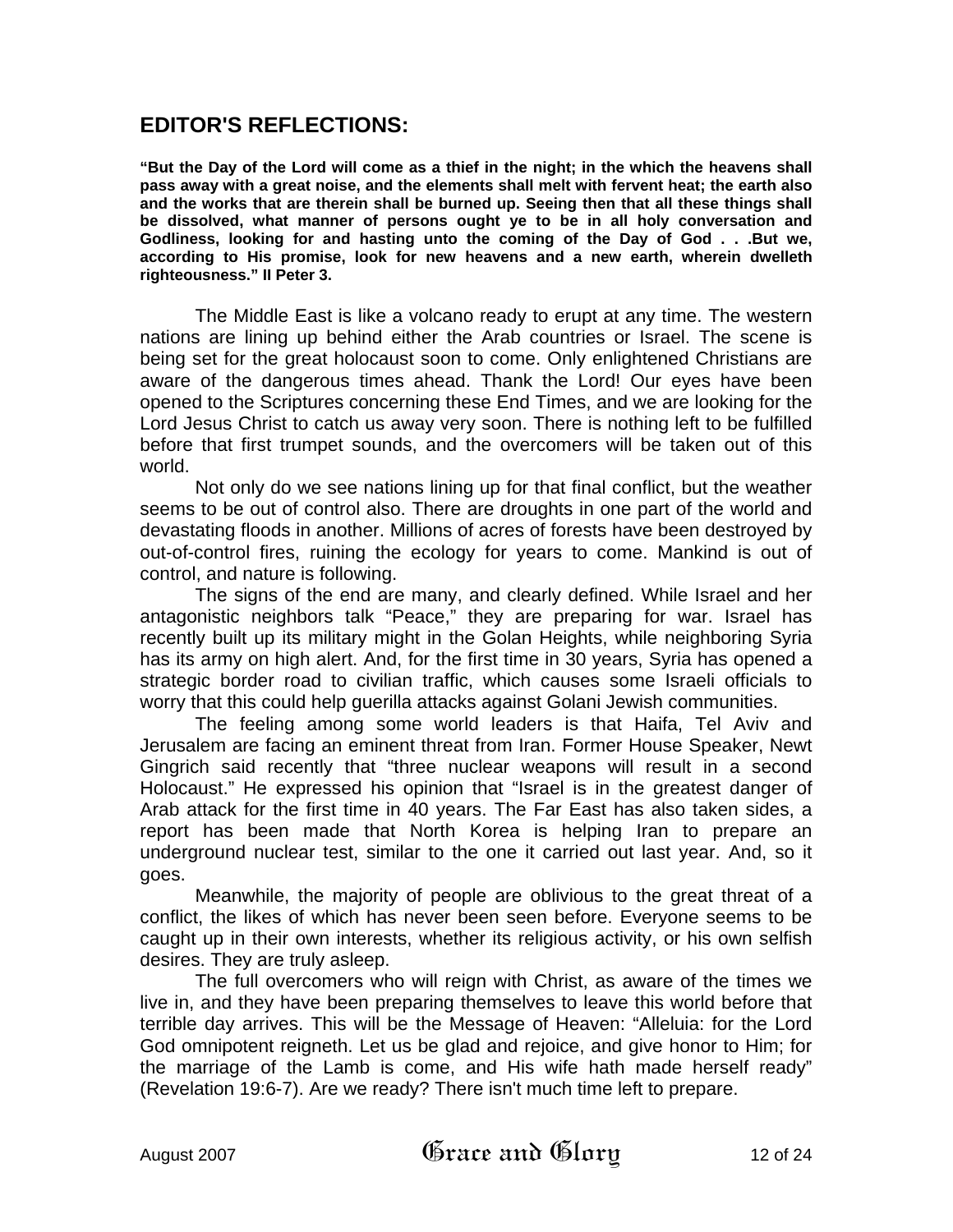## **LABOR DAY CONVENTION**

Saturday, September 1 at 10 A.M. through noon, Monday, September 3, 2007. This three-day meeting will be a time of rejoicing and great fellowship, and will be held at:

**GOSPEL FELLOWSHIP**  13001 Grandview Road Grandview, Missouri

For further information, contact Pastor Gene Hawkins (816)618-3306 -- (816)582-9873

\*\*\*\*\*\*\*\*\*\*\*\*\*\*\*\*\*\*

"And be not drunk with wine, wherein is excess, but be filled with the Spirit: speaking to yourselves in psalms and hymns and spiritual songs, singing and making melody in your heart to the Lord."

## **THE MAJESTY OF DIVINE GRACE**  *Displayed In Five Mothers*

#### **Gene Hawkins**

#### **"The book of the generation of Jesus Christ, the Son of David, the Son of Abraham." - Matthew 1:1**

Matthew begins his record with the genealogy of Jesus and portrays Him as the King, the Lion of the tribe of Judah. In this article, we will find that there are five mothers in this record that we would think to be unsuitable for that honor. The Law decreed death for some of them, but the majesty of Divine Grace not only set aside this fate, but gave them a distinct place in the lineage of the Savior.

The first mother is named in Verse 3: "Judah begat Phares and Zara of Thamar. .." This history is found in Genesis 38, when Judah married a woman of Canaan. To this union were born three sons: Er, Onan and Shelah. Er took Tamar to wife and was slain by the Lord because "he was wicked in the sight of the Lord" (38:7). Onan, the second born, refused to marry Tamar and raise up seed unto his brother, which was according to the Law, and God also slew him because of his disobedience. Shelah should have been given to Tamar, but Judah, undoubtedly fearful that he would suffer the same fate, insisted that Tamar go back to her father's house and wait for him to come of age. He had no intention of giving his last son into her hands, and thus when Shelah was grown, Tamar saw that "she was not given unto him to wife" -38:14.

Tamar took things into her own hands and put aside her garments of widowhood and donned the attire of an harlot. She laid wait for Judah as he went to shear his sheep. His wife had died, and when he saw Tamar, we read: "He thought her to be an harlot; because she had covered her face." She asked him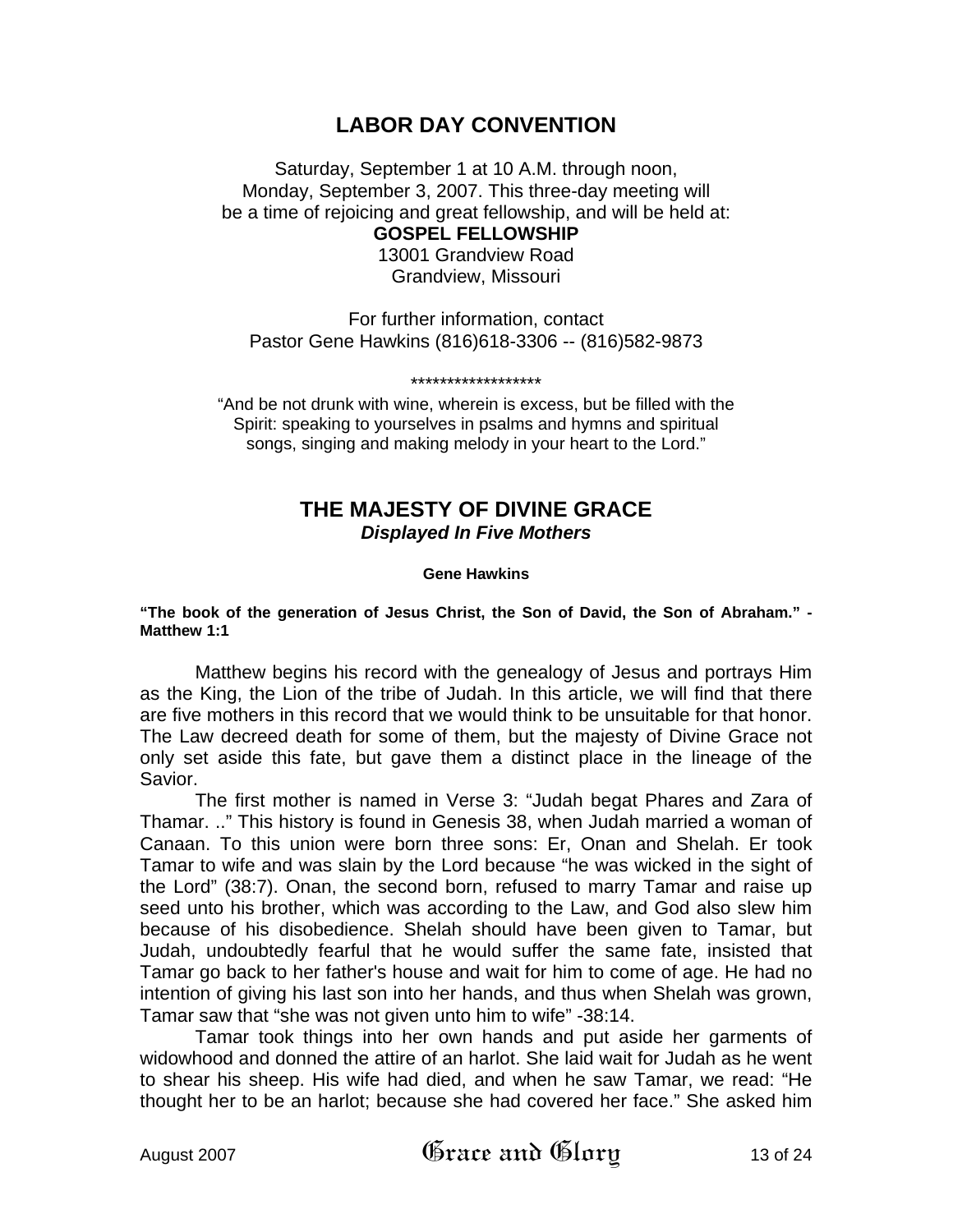what he would give her for her services and Judah promised her a kid from the flock.

Three months later, Tamar realized that she was with child, and when Judah heard it, he decreed that she should be burnt with fire. However, Tamar had already insured her own protection. When Judah promised her a kid of the goats, she had asked him for a pledge of his good intentions, and he gave her his signet, bracelets and staff. When he went to give her the kid, she was nowhere to be found. Now, Tamar steps forward and said, "By the man whose these are, am I with child: and she said, discern I pray thee, whose are these, the signet, and the bracelets and staff. And Judah acknowledged them, and said, She hath been more righteous than I; because that I gave her not to Shelah my son. And he knew her again no more" (38:25-26).

It was Tamar's sin that brought her into the direct lineage of Christ. This lesson is not, as some of Paul's day declared, "let us do evil that good may come" (Romans 3:8). Rather, it teaches the lesson that all men must learn: it was not our righteousness that brought us to Christ, but rather our sins. Judah and Tamar both meet the requirements of Divine Grace, and both confess their sin. This is still the pattern today; as there are no depths to which man can sink where the Grace of God cannot reach.

Natural reasoning would say that God should have made a fresh start and continue the line through Shelah, but the record is clear and the pattern established that Grace is to be exhibited. We read that Judah knew Tamar no more, and there is no record that she married again, but she is firmly established in the Tribe of Judah as the mother of Pharez.

The lineage through Pharez continues with Salmon who 21 "begat Booz, or Boaz of Rachab" (Matthew 1:5). This is Rahab, the harlot, who hid the spies when they went into the land of Canaan. The unalterable truth is that she was a harlot, a liar, a deceiver, and yet this woman is recorded in God's hall of fame in Hebrews 11. Both Paul and James call her a woman of faith, commending her for her deceitful actions in protecting the spies. Let's remember, God does not ordain what she was or what she did, but He saw her faith which reached beyond her sinful state and laid hold of God's Grace. Rahab was willing to follow the very simple request to put a scarlet thread in her window. Again, natural reasoning would scoff at the idea that her dwelling would be spared when all the rest of Jericho was demolished, just because this tiny bit of fabric was displayed.

Rahab was already convinced of the majesty of God and the display of this scarlet cord is evidence of her faith in the blood of the Lamb. Joshua Six records that she chose to dwell among the inhabitants of Israel after the day of judgment, "even unto this day" (6:25). Rahab illustrates the beautiful truth for all who will follow her example of faith, regardless of their past - "If any man be in Christ, he is a new creature. Old things are passed away, behold, all things are become new" (II Corinthians 5:17). Little is written of this mother after these events, but her son, Boaz, became a prominent figure in Israel. It would not be foolish speculation to assume that this mother of faith did pass these lessons of Divine Grace on to her son, because he, too, went beyond the decrees of the Law to exhibit profound grace to the next mother recorded.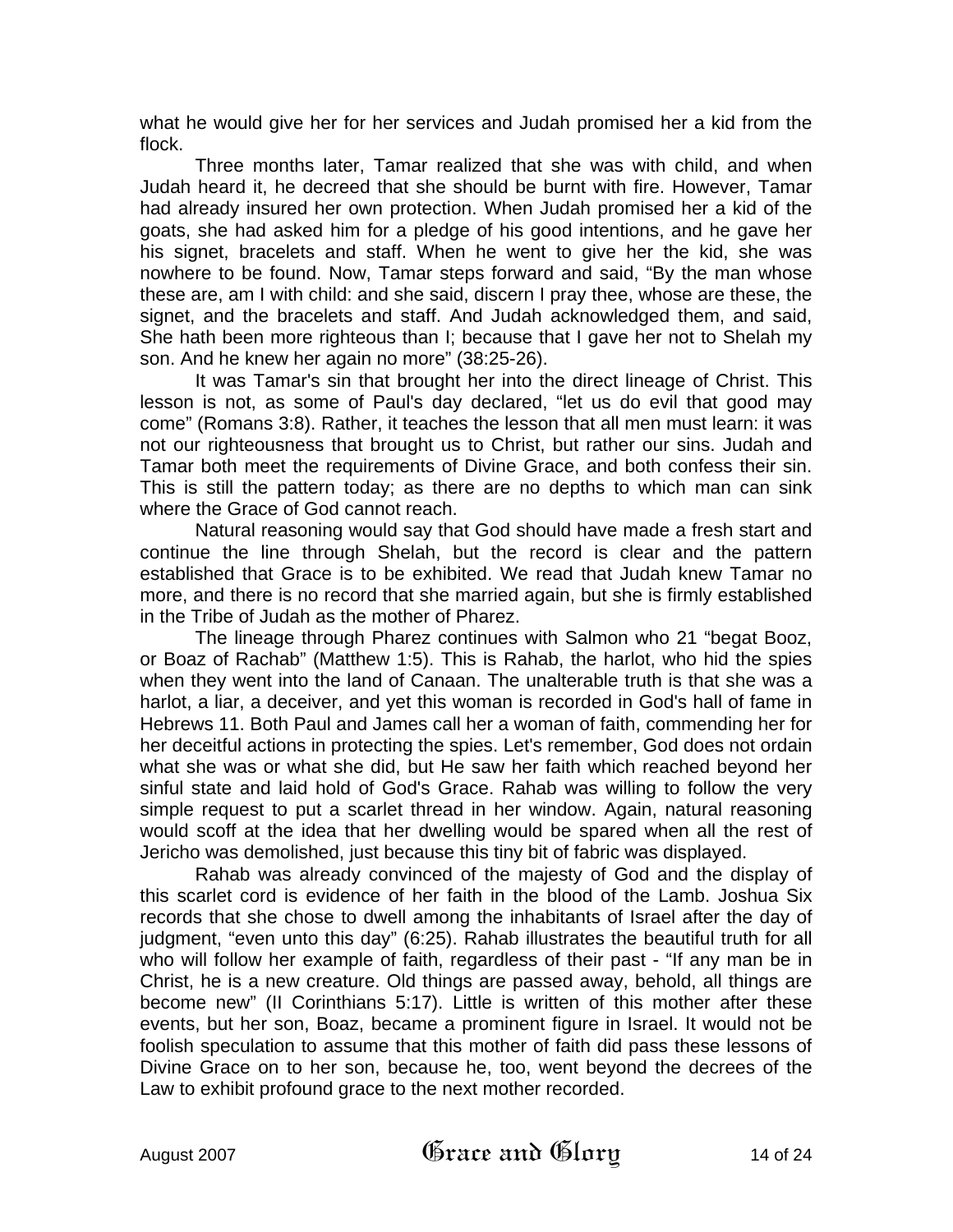"Boaz begat Obed of Ruth" (1:5). Ruth is generally referred to as "Ruth the Moabitess." Such an one as she was not allowed to enter the congregation of Israel - "An Ammonite or Moabite shall not enter into the congregation of the LORD forever" (Deuteronomy 23:3). Her story records another triumph of the truth of Grace, which is that Grace supersedes the Law and disregards the opinions of men.

A man whom Boaz called "such an one" has first claim to Ruth, but he refused the opportunity, as also did the Law. He said, "Lest I mar mine own inheritance" (4:6). Many Christians today have been disdained because of their association with others, but Divine Grace reaches beyond outward appearance, and always acknowledges faith in that one. Ruth had chosen this path while yet in the land of Moab as she emphatically declared to Naomi, "Thy people shall be my people, and thy God my God" (1:16). She did not have one thing to base her decision on, except Grace through faith. God honored that faith in giving her life. She also became the great grandmother of David.

It was this David who "begat Solomon of her that had been the wife of Urias." Although her name is not given here, we know her as Bathsheba, her Canaanite name being Bathshua, and she came into this place under a great cloud of wrongdoing. The phraseology, "Her that had been the wife of Urias," is interesting, for the record is quite clear that God did not accept the fruit conceived by David and Bathsheba while Uriah was yet alive, nor was she recognized as David's wife until after that first child was dead. Herein is another great lesson of Divine Grace. Paul tells us in Romans 7:3: "So then if, while her husband liveth, she be married to another man, she shall be called an adulteress: but if her husband be dead, she is free from that law; so that she is no adulteress, though she be married to another man." This verse declares that our old man (nature) must be in the death state before He can accept any fruit from our new union with Christ.

Some years ago, a man wrote to me who could not see the glorious teaching of Eternal Life, and neither could he ignore the decree of the Law regarding adultery. He could in no way explain the Grace of God displayed to David, which Paul emphasized in his discourse on being justified by faith alone. Therefore, this brother concluded that David really did not commit the sins of adultery and murder at all, because God intended that he should have Bathsheba all along. Such foolishness defies not only the decrees of the Law, but also David's own testimony of his ungodly actions, from which both he and Bathsheba endured great consequence.

In our text, however, it is the Grace of God which is so gloriously triumphant; for after David's deep repentance and the deaths of both Uriah and this firstborn son, Solomon is born, and the Scripture records that "God loved him."

There is an interesting change in the lineage of Christ at this point. Matthew's genealogical record is traced through Jesus' earthly father, Joseph, because all the genealogies of kings are given through their fathers, and thus the line is traced through Solomon. However, according to Jeremiah 22:30, the Lord said, "Write ye this man childless, a man that shall not prosper in his days: for no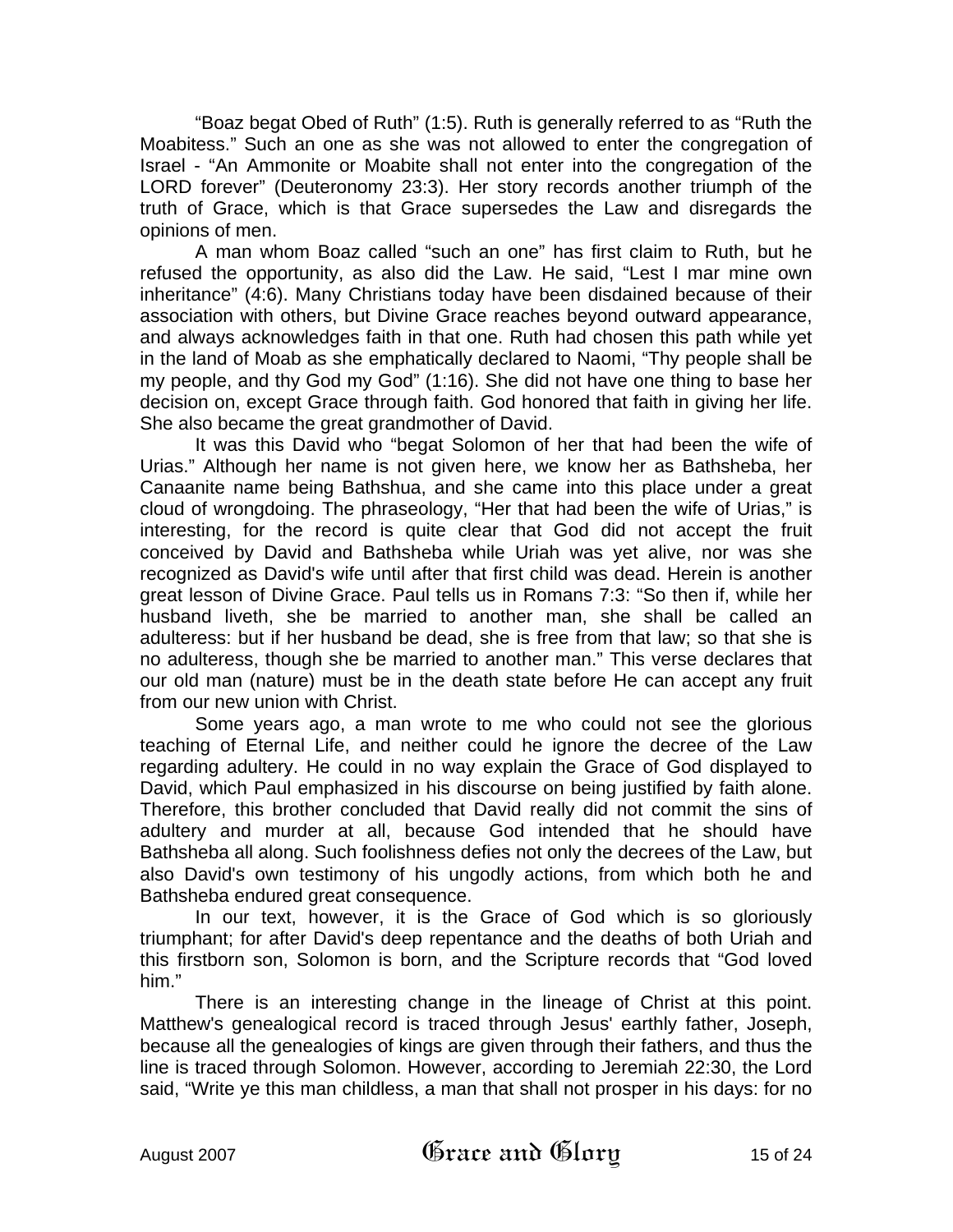man of his seed shall prosper, sitting upon the throne of David, and ruling any more in Judah." This was written of "Coniah the son of Jehoiakim king of Judah," a direct descendant of Solomon and it is here that the royal blood-line through Solomon ends.

Natural reasoning might conclude that this would be the perfect time to bring Jesus into the world through a "more righteous" woman. God could easily have accomplished this through David's Jewish wife, Abigail. But, Bathsheba had another son, named "Nathan," and it is through him that Jesus actually came. His record is found in Luke's Gospel, which traces Jesus' genealogy through Mary. The fact remains that Bathsheba is still the mother of record, once again illustrating the Majesty of Divine Grace.

Finally, we come to Mary, the mother of the Man, Christ Jesus. She is in great contrast to the rest of these mothers, for she is the only Jewess. She is also the only one whom God pronounced a virgin, an absolute requirement of Scripture. We hear Grace loudly singing her song in Luke 1. "And in the sixth month the angel Gabriel was sent from God ... To a virgin espoused to a man whose name was Joseph, of the house of David; and the virgin's name was Mary. And the angel came in unto her, and said, Hail, thou that art highly favored" (1:26-28). Mary was "highly graced," and had a tremendous honor imparted to her. At this time, she was completely baffled by such a salutation from an angel, and is further confused by the announcement that she is going to be the mother of Jesus. She answered, "How shall this be, seeing I know not a man?" The angel answered her, "The Holy Ghost shall come upon thee and the power of the Highest shall overshadow thee; therefore also that holy thing which shall be born of thee shall be called the Son of God" -- 1:3 1-35.

That "Holy Thing" is the reason the virgin birth was imperative. David declares in Psalm 51:5: "Behold, I was shapen in iniquity; and in sin did my mother conceive me." Such is true of all natural births. This does not mean that bearing children is sinful. Rather, it means that the Adamic sinful nature is passed down from generation to generation, and none can escape it. It was necessary for Jesus to be born of a virgin, and the Holy Seed implanted within her womb by the Holy Ghost. I John 3:9 boldly announces: "Whosoever is born of God doth not commit sin; for His seed remaineth in him; and he cannot sin, because he is born of God." Let's rejoice that this Message applies to us, as a new creation in Christ Jesus, but it is first and foremost true of Jesus Himself. He proved the validity of such Truth, and it is that Holy Nature that is implanted in us spiritually, just as it was literally placed in Mary's womb by the Holy Ghost.

Mary, according to God, is "highly favored" or "graced," but it is evident from the outset that she and Jesus lived under a cloud of suspicion for the rest of their lives. Joseph was going to put her away privately, because he did not want to make her a public example of someone playing the harlot. Jesus also endured the taunts of critics as they accused Him with statements like: "We be not born of fornication. We have one father, even God" (John 8:41). The implication was that they were sons of God, but Jesus was born of fornication. Thus, it is Mary who is accused of the same background which was displayed by the other four mothers, though it surely is not so in her case.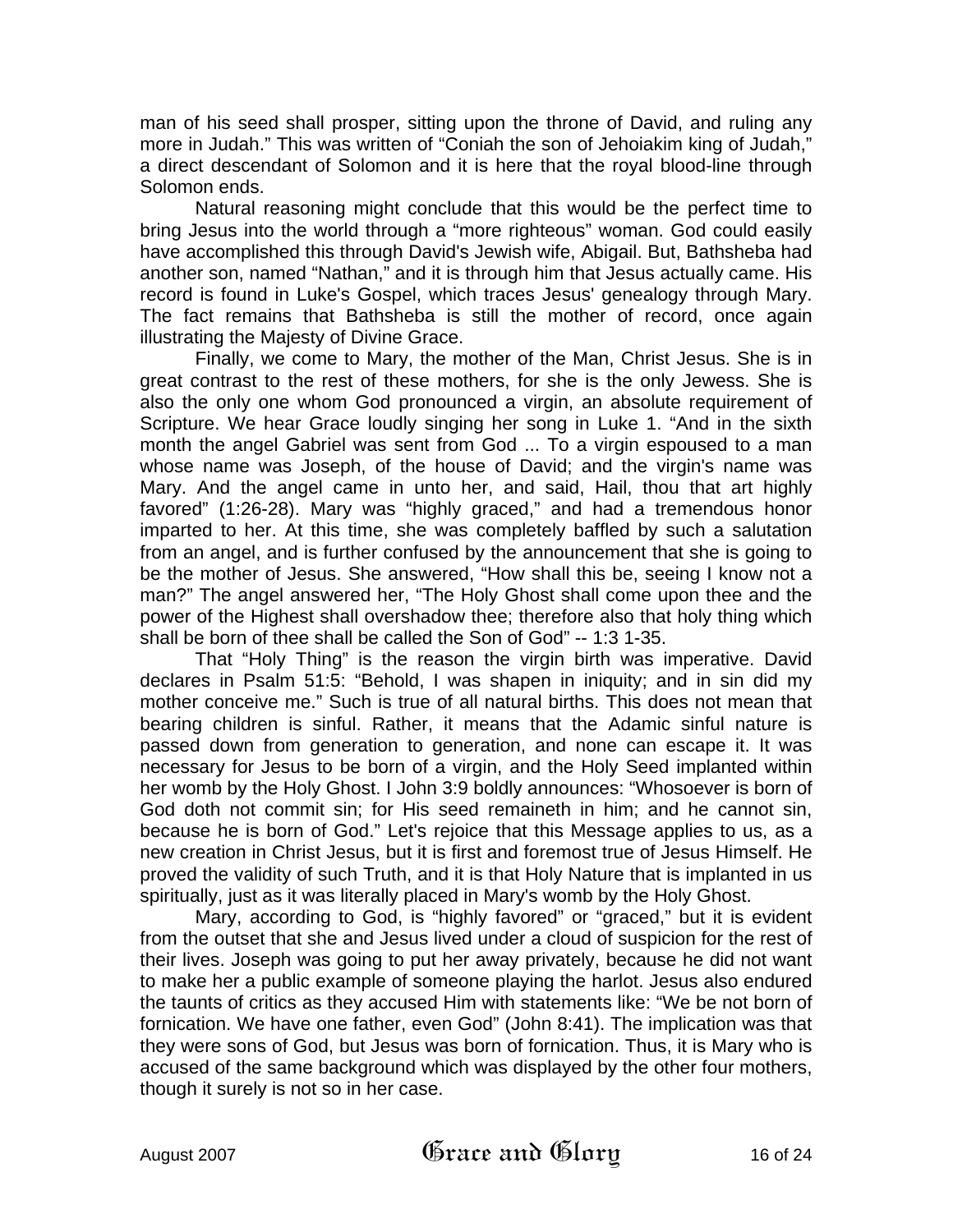Mary's powerful Message of Grace continues in Luke 1:48-53: "For He hath regarded the low estate of his handmaiden . . . For He that is mighty hath done to me great things; and Holy is His Name. And His mercy is on them that fear Him from generation to generation. He hath showed strength with His arm ... He hath filled the hungry with good things; and the rich He hath sent away empty." This is the song of Grace, who not only performs her works when there is a need, although such a state is REQUIRED if her message is to be fully proclaimed. Today, we need not search for ways to enhance her beauty. We need only, as all these women did, acknowledge our state and welcome God's Grace that is offered.

#### \*\*\*\*\*\*\*\*\*\*\*\*\*\*\*\*\*\*\*\*\*\*\*\*\*\*\*\*\*\*\*\*\*\*

## **NOW ARE WE THE SONS OF GOD**

**"Blessed be the God and Father of our Lord Jesus Anointed, who has blessed s with all spiritual blessings in the heavenlies in the Anointed." (Ephesians 1:3)** 

We have every right to claim all the elements of Christ's victory at Calvary, because of the fact of redemption. We can also claim the authority which that victory brings. Jesus stripped principalities and powers by His ascension into heaven. The Christ in us does the same today as we exercise our redemption rights to the heavenlies. Paul said, "All things are yours" (I Corinthians 3:21-22), so we can appropriate them. Jesus said, "All power is given unto Me in heaven and in earth" (Matthew 28:18). This same power is at our disposal. Why? Because as Sons of God we have been given the same privileges as Jesus possesses. Are we not seated in the heavenlies in Christ? Then, heavenly authority is ours over all opposing forces that could ever be arrayed against us in the cosmic realm. We triumph over them in every battle and are able to rout the enemy. This is our authority in the heavenlies.

Did not our Apostle Paul say, "They which receive abundance of grace and of the gift of righteousness shall reign in life by One, Jesus Christ"? (Romans 5:17). This is our earthly authority granted to us as a new creation. Again, Paul said, "You are our epistle written in our hearts, known and read of all men ... the epistle of Christ ministered by us, written not with ink, but with the Spirit of the living God ... in fleshly tables of the heart" (2 Corinthians 3:2-3). Notice who wrote that Word in our hearts - the Holy Spirit! The word, "Christian" means "another Christ." We need to see ourselves as God sees us, and then maybe there would be less bickering and fighting, and fewer divisions among us. That is a sobering thought; worthy of meditating upon for a while. The word "Christian" also carries the thought of the Word of God being reproduced in the committed believer. Doesn't that make you feel like shouting?

Here is more. In John's Gospel we find these fantastic words, "And the Word was made flesh and dwelt among us" (John 1:3). That refers to Jesus who was the Word from a past eternity. That same living person, Jesus, the living Word, is being reproduced in us today. Do you relate to the significance of that? It means we also are the Word of God; of course all this in Christ. This is not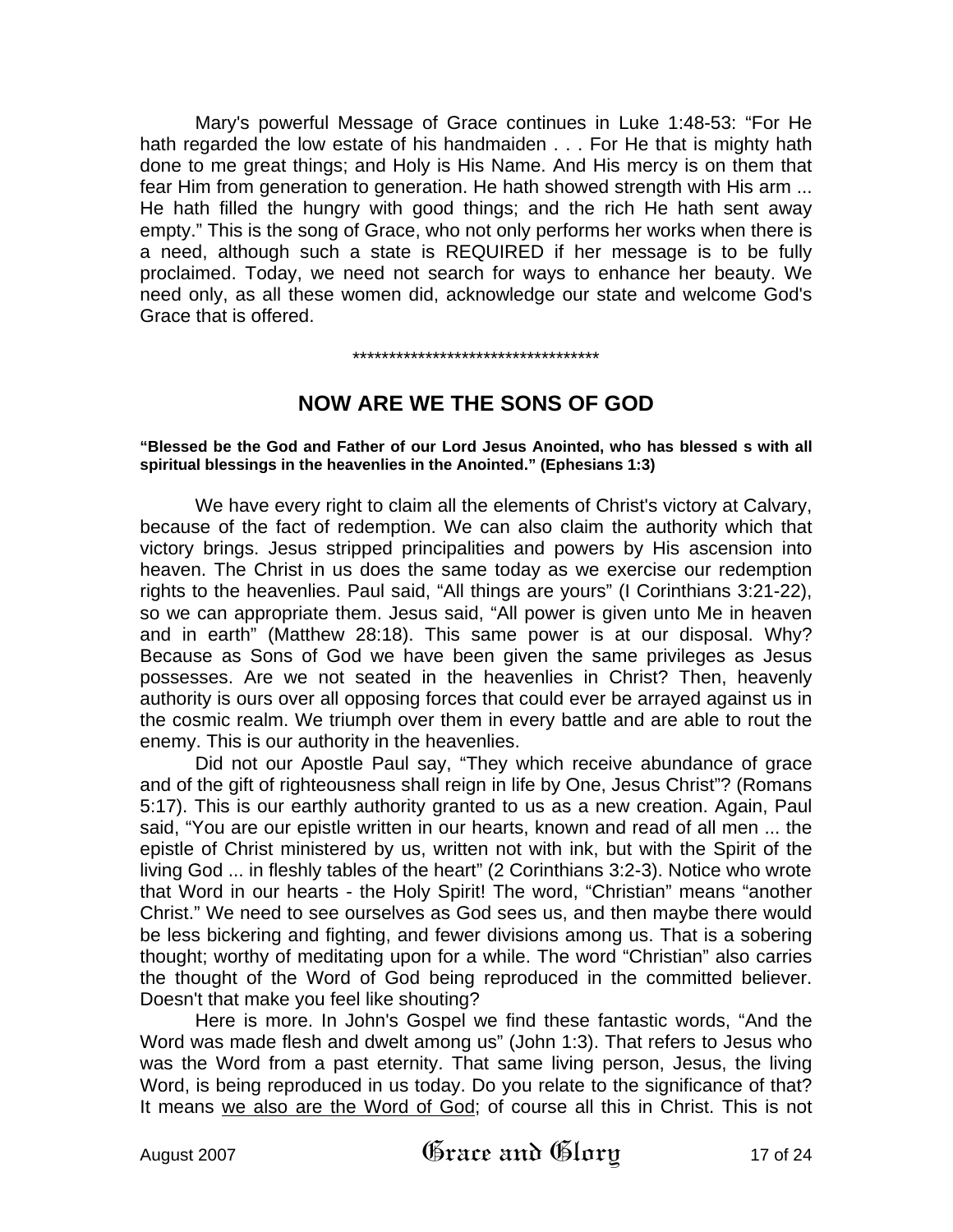claiming Deity; it is asserting our privileges as spirit beings. Being sons of God means we are a part of God! Do not be afraid to tread upon new ground as you walk in the heavenly land and possess your redemption blessings. This is one of those blessings mentioned in the Scripture at the beginning of this article.

Here is more -- "that the world may know that you have sent me, and have loved them, as you have loved me" (John 17:23). These are the words of Jesus as He prayed for His followers. Do you believe them? Then you realize God loves us as much as He loves Jesus. Four times in John 17 Jesus refers to the believers as being one with Deity even as He and the Father are one. That is heaven and earth-shaking news, that we are one with the Father even as Jesus is. Now that is something to shout and dance about wouldn't you say! Because of this, He will not withhold anything from us that is of spiritual benefit. God "is able to do exceeding abundantly above all that we ask or think" (Ephesians 3:20). Remember, 26 we are not sinners anymore; we are sons, with all the same rights and privileges that Jesus has. Wow, that is some truth! Our only limitation is the unlimited, omnipotent God. The real us is God in us in the person of Christ. What condescension! Jesus is the Vine, we are the branches. We are one with Him and in Him. "That they may be one in us" said Jesus to His Father (John 17:21). When God sees us He sees Jesus. When God sees us He sees His Word on display in the believer. How much of that Word will be reproduced is up to us as we exercise the faith of God. Hoe can we believe anything less than this since the shed blood of Jesus has provided such glorious blessings. I say 'go for it.' --*Jack W. Bannister* 

\* \* \* \* \* \* \* \* \* \* \* \* \* \* \* \* \* \* \* \* \*

If a task is once begun, Never leave it 'till it's done. Be the labor great or small, Do it well or not at all.

"I have glorified Thee on the earth: I have finished the work which Thou gavest me to do." \* \* \* \* \* \* \* \* \* \* \* \* \* \* \* \* \* \* \* \* \*

# **THE STORIES OF LUKE**

## **MARY THE MOTHER OF JESUS - Part 3**

#### **Ty Robinson**

*"AND THE lord SPAKE UNTO Moses, saying, Speak unto the children of Israel, saying, If a woman have conceived seed, and born a man child: then she shall be unclean seven days: according to the days of the separation for her infirmity shall she be unclean. And in the eighth day the flesh of his foreskin shall be circumcised, and she shall then continue in the blood of her purifying three and thirty days: she shall touch no hallowed think, nor come into the sanctuary, until the days of her purifying be fulfilled." (Leviticus 12:1-4)*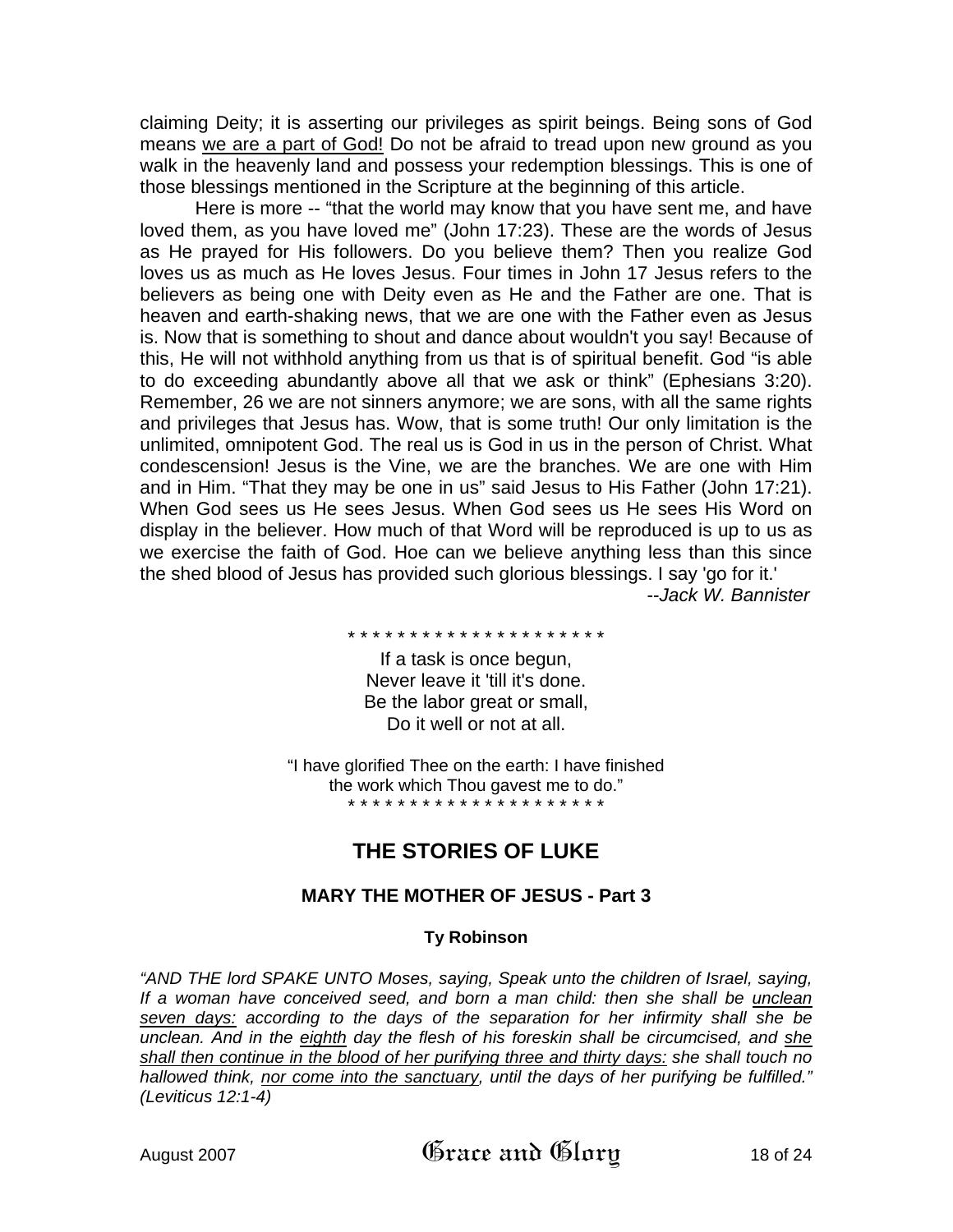*"And when eight days were accomplished for the circumcising of the child, his name was called JESUS, which was so named of the angel before he was conceived in the womb."* 

Jesus is eight days old, and if you study the above verses closely you will notice that Mary and Joseph were still in Bethlehem. The number eight has several meanings, one of which is NEW CREATION. In his study book on LUKE Brother Hawkins notes symbolically "...that God can only accept that which is eight days old, or that which is of the new creation." Another way of looking at this is that Jesus Christ came into this world, in part, to put an end to the law, and He was the only one who could fulfill, or, bring to an end the age of the law. There is a Greek word which describes this completion, "teleo," which Jesus cried out on the cross in JOHN 19:30 when He said: "It is finished." ROMANS 10:4 tells us: "For Christ is the end of the law for righteousness to every one that believeth." Jesus was circumcised on the eighth day, symbolizing a NEW CREATION. "Therefore if any man be in Christ, he is a new creature: (NEW CREATION,) old things are passed away: behold all things are become new" (II Corinthians 5:17). Later in GALATIANS 6:15 the Apostle Paul also writes: For in Christ Jesus neither circumcision availeth anything, nor uncircumcision, but a new creature." Believers are a NEW CREATION in Christ Jesus.

According to LEVITICUS 12:1-4 forty days were required to pass after the birth of Jesus before the days of Mary's purifying would be fulfilled. Then we read: "And when the days of her purification according to the law of Moses were accomplished, they brought him to Jerusalem, to present him to the Lord:. (As it is written in the law of the Lord, every male that openeth the womb shall be called holy to the Lord;). And to offer a sacrifice according to that which is said in the law of the Lord, a pair of turtledoves, or two young pigeons." The distance from Bethlehem to Jerusalem is about ten miles, a distance which could easily be traveled in one day.

The kind of sacrifice required according to the law is found in Leviticus 12:6-8: "And when the days of her purifying are fulfilled, for a son or for a daughter, she shall bring a lamb of the first year for a burnt offering, and a young pigeon, or a turtledove, for a sin offering, unto the door of the tabernacle of the congregation, unto the priest: Who shall offer it before the LORD, and make an atonement for her; and she shall be cleansed from the issue of her blood. This is the law for her that hath born a male or a female. And if she be not able to bring; a lamb, then she shall bring two turtles or young pigeons: the one for the burnt offering, and the other for a sin offering: and the priest shall make an atonement for her, and she shall be clean." So we see the law plainly states that when a mother bears a son, after forty days are completed she shall bring a lamb of the first year for a burnt offering, and in addition, a young pigeon, or a turtledove, for a sin offering. However, in the event that the mother was too poor to bring a lamb of the first year, then she could bring two young pigeons, or two turtledoves, and use one for the burnt offering and the other for the sin offering. Mary could only afford a pair of turtledoves, or two young pigeons. Jesus was the only One who could ever choose His parents, and He chose to come into this world, poor. "For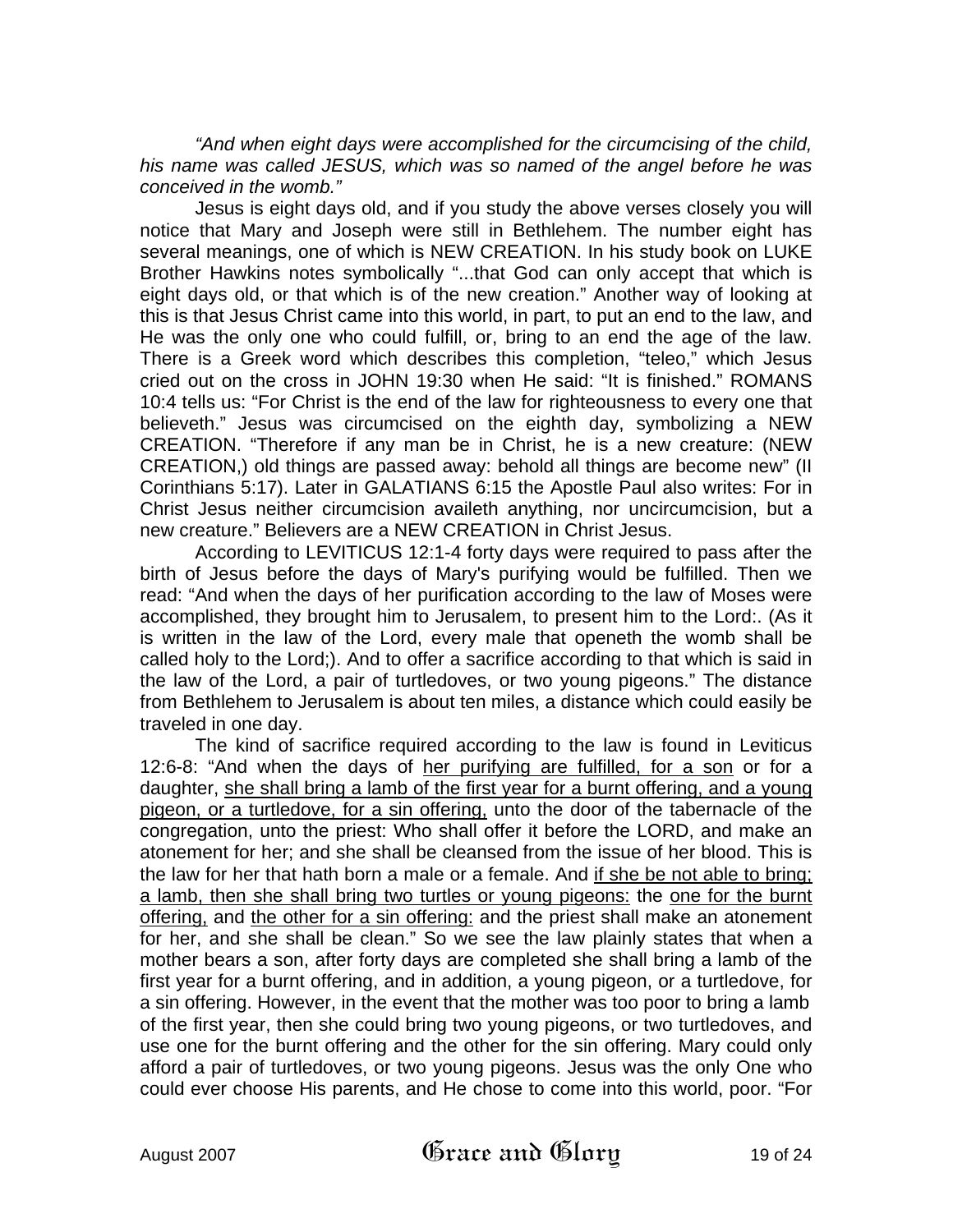ye know the grace of our Lord Jesus Christ, that, though He was rich, yet for your sakes He became poor, that ye through His poverty might be rich" (II Cor. 8:9).

The "law "of the Lord" (LUKE 2:23) is found in EXODUS 13:2: "Sanctify unto me all the firstborn, whatsoever openeth the womb among the children of Israel, both of man and of beast: it is mine." "Behold there was a man in Jerusalem, whose name was Simeon; and the same man was just and devout, waiting for the consolation of Israel: and the Holy Ghost was upon him. And it was revealed unto him by the Holy Ghost, that he should not see death, before he had seen the Lord's Christ. And he came by the Spirit into the temple; and when the parents brought in the child Jesus, to do for him after the custom of the law. Then he took him up in his arms, and blessed God, and said, Lord, now lettest thou thy servant depart in peace, according to thy word: For mine eyes have seen thy salvation, Which thou hast prepared before the face of all people; A light to lighten the Gentiles, and the glory of they people Israel. And Simeon blessed them, and said unto Mary his mother, Behold, this child is set for the fall and rising again of many in Israel: and for a sign which shall be spoken against; (Yea. A sword shall pierce through thy own soul also,) that the thoughts of many hearts may be revealed" (25-35).

Simeon means "hearkening", and he was listening to the voice of the Lord. He was also looking for the coming of Jesus, called: "the consolation of Israel." Simeon was in rare company, for not many in his day were looking for the coming of the Messiah. Not much different today is it? How many believers are looking for the soon coming of our Lord and 29 Saviour Jesus Christ? Not many. Simeon was giving special attention to the voice of the Lord, through the Holy Ghost, which was upon him, and the Holy Spirit revealed to Simeon who Baby Jesus was. Mary and Joseph already knew, and they marveled at the Holy Ghost-inspired words of Simeon, which are a prophecy found in verses 29-35. Simeon also spoke of Jesus' death and resurrection in these verses, facts which you may study out further on your own.

Simeon also prophesied to Mary in verse 35... (Yea, a sword shall pierce through thy own soul also,).... We know this came to pass as she stood beside the cross some thirty-three years later, but it came to pass in another sense, way before then. We will see how that was later in this lesson.

"And there was one Anna, a prophetess, the daughter of Phanuel, of the tribe of Aser: she was of great age, and had lived with an husband seven years from her virginity; and she was a widow of about fourscore and four years, which departed not from the temple, but served God with fastings and prayers night and day. And she, coming in that instant gave thanks likewise unto the Lord, and spake of him to all them that looked for redemption in Jerusalem." Some translations have Anna living eighty-four years after her husband died, making her over a hundred years old! Anna means "grace" and when you think about it, how ageless is grace? God's grace is endless, and reaches down to the lowest of the low and to the most helpless of the helpless and brings salvation. TITUS 2:11 expresses it like this: For the grace of God that bringeth salvation hath appeared to all men....... Furthermore, HEBREWS 7:25 states in part: Wherefore he is able also to save them to the uttermost that come unto God by him" Anna saw this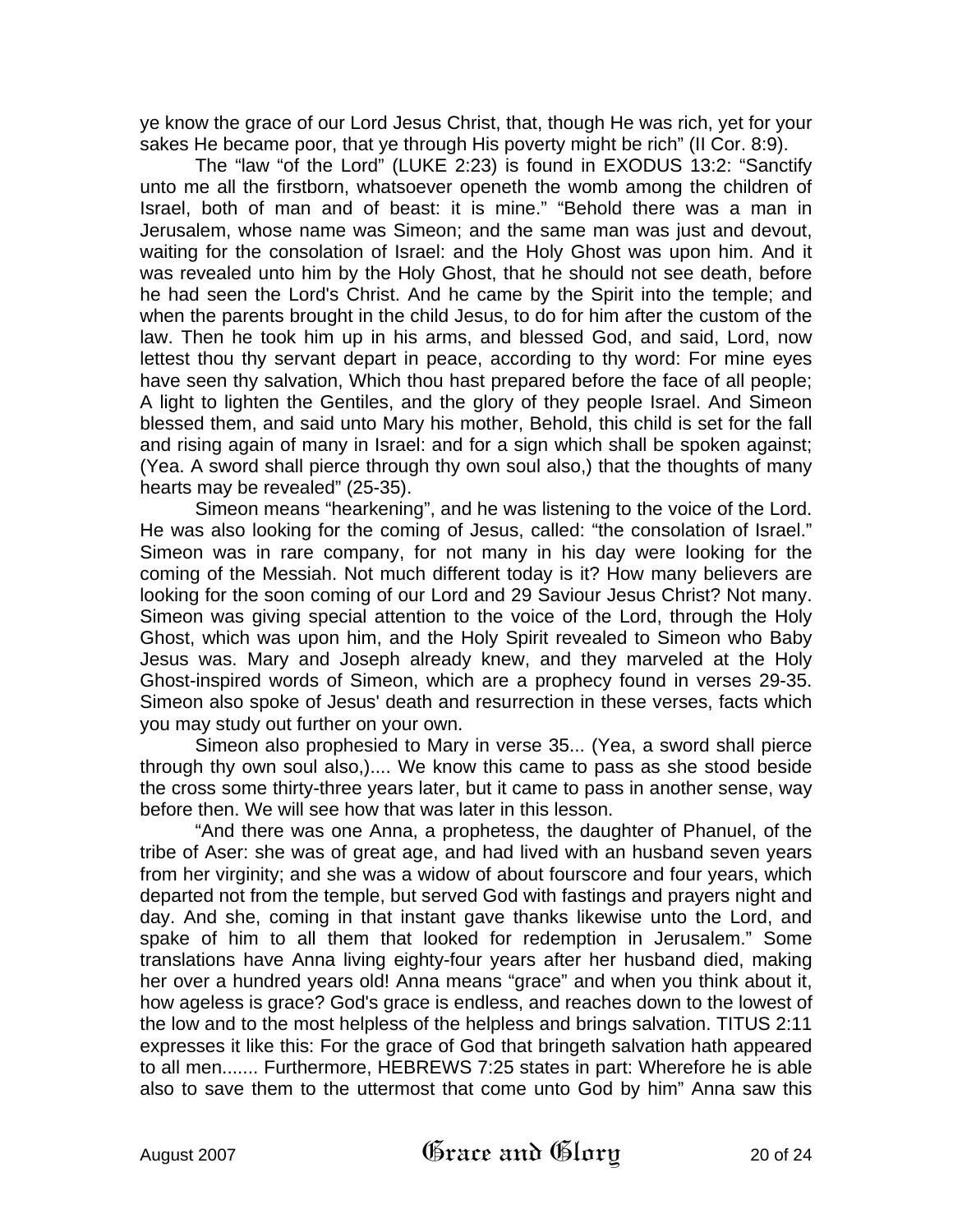salvation in the infant Jesus and. ..."gave thanks likewise unto the Lord, and spake of him to all them that looked for redemption in Jerusalem."

"And when they had performed all things according to the law of the Lord, they returned unto Galilee, to their own city, Nazareth." Jesus grew up in Nazareth and as we pointed our in our last study, that is where the wise men of MATTHEW 2 found him some two years later. (Matthew 2:23 and LUKE 4:16 point out that Jesus grew up in Nazareth)

"And the child grew, and waxed strong in spirit, filled with wisdom: and the grace of God was upon him." The 30 phrase "the grace of God" is one of those statements that goes exceeding abundantly above all that we may ask or think. Brother Hill even noted this in the margin of his Bible, writing "what a wonder!" Certainly the exceeding abundance of the "grace of God" was upon Him, and once we accept Jesus as our personal Saviour the exceeding abundance of that grace is upon us also. Truly, what a wonder!

Next we read of Jesus as a twelve year old, which is also another of those exclusive stories of Luke. "Now his parents went to Jerusalem every year at the feast of the Passover. (Study EXODUS 11 & 12 to see how the feast of the Passover was instituted.) And when he was twelve years old, they went up to Jerusalem after the custom of the feast."

MATTHEW 13:55 & 56, and MARK 6:3 tell of the fact that Jesus had four brothers and more than one sister. How many of them were born by the time Jesus was twelve years old we are not told. Perhaps all of them were born by the time of this story. Needless to say these younger siblings of Jesus demanded the full attention of Mary and Joseph. With this thought in mind we continue reading what happened after the feast of the Passover at Jerusalem. "And when they had fulfilled the days, as they returned, the child Jesus tarried behind in Jerusalem; and Joseph and his mother knew not of it. But they, supposing him to have been in the company, went a day's journey; and they sought him among their kinsfolk and acquaintance. And when they found him not, they turned back again to Jerusalem, seeking him." Imagine the emotions of Mary, and Joseph too, realizing that they had lost track of Jesus. And we must ask, how could this have happened? Simply put, Mary and Joseph got caught up with the cares of this life, the taking care of their younger children, and perhaps even babies, all of whom demanded their attention, and in the process they lost track of Mary's firstborn son Jesus, who was the most important person who ever came into this world, and Mary and Joseph simply lost track of Him! Our life is nothing without Jesus, and the Apostle Paul declared, "Christ, who is our life...." (Colossians 3:4). Think about it, but don't be too hard on Mary and Joseph without first examining yourself, and realizing that perhaps the cares of this life may have overtaken you too, and brought you to the point where you have lost track of Jesus Christ in your life at one time or another. Mary and Joseph soon found that Jesus didn't move, but rather they had moved away from Him.

Again, how could this have happened? Realize that" Jesus doesn't demand our attention, and He didn't demand the attention of Mary and Joseph either. Was He ever a problem child for them? No, if ever there was a perfect child it was Jesus. Mary had the only child "who knew no sin!" (See 2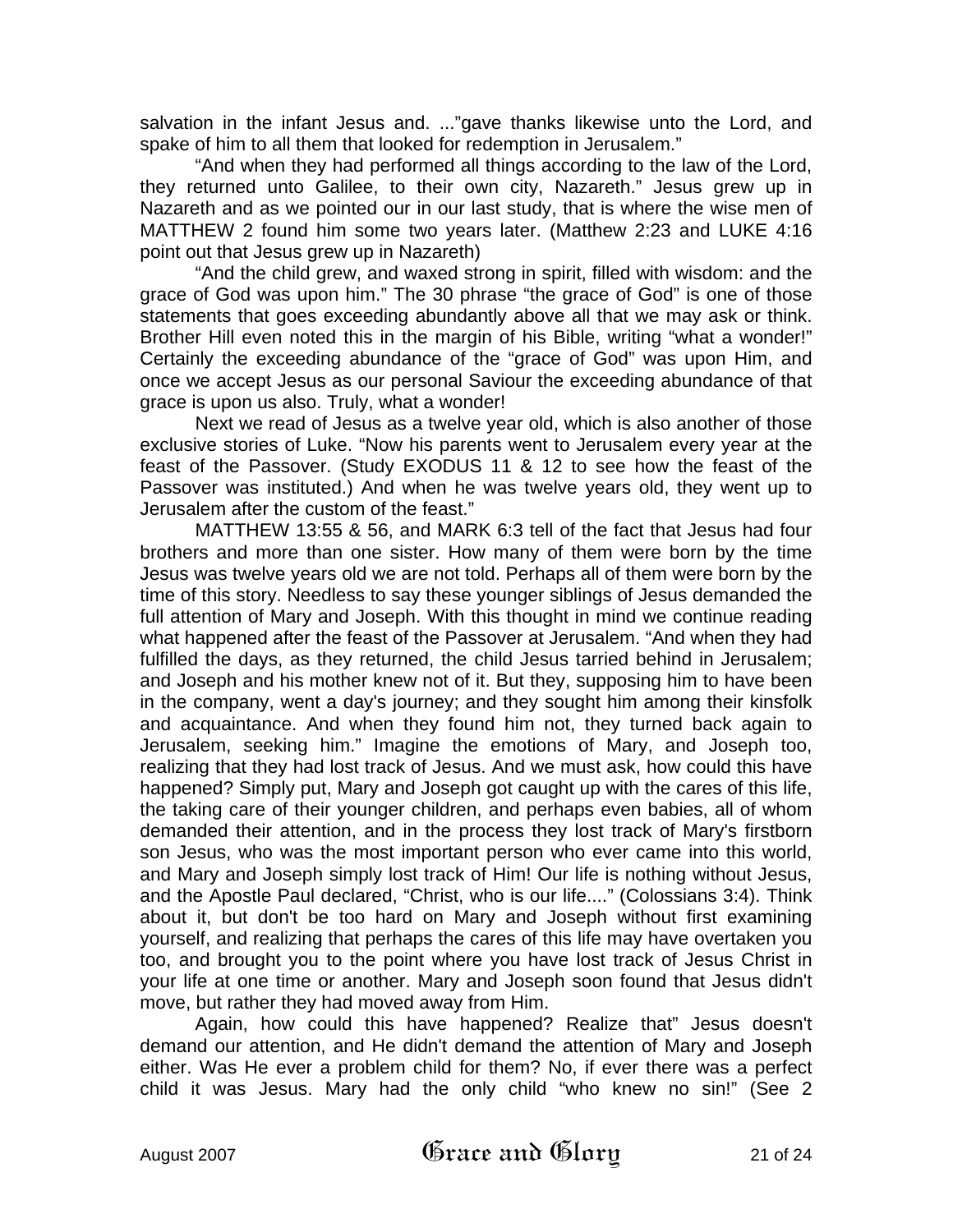CORINTHIANS 5:21.) But with her focus on the cares of this life, and not putting Jesus first in everything, Mary, and Joseph too, lost track of Jesus. In essence, like the saints of Ephesus in REVELATION 2:4, they had left their first love.

"And it came to pass, that after three days they found him in the temple, sitting in the midst of the doctors, both hearing them, and asking them questions. And all that heard him were astonished at his understanding and answers." Mary and Joseph found Jesus in the last place that they looked, which was the temple, the place that represents the temple of the Lord. No doubt Jesus had been there for three days. Note who it was that was asking the questions. Twelve year old Jesus. And who was giving the answers? Twelve year old Jesus. Jesus wasn't just asking the kind of questions that He as a twelve year old could answer, but rather He was asking the kind of questions that a scholar would ask to provoke learning in His students. Jesus was here, in fact, being about His Father's business, and was educating the scholars, and yet He was doing this in a spirit of humility and gentleness. If you really study this, and think about it, Jesus' humble and meek character was on display here. Look, and behold the Lamb of God! Jesus was also about to give a scholarly lesson to His Mother, which she never forgot from that day forward.

"And when they (Mary and Joseph) saw him, they were amazed: and his mother said unto him, Son, why hast thou thus dealt with us? behold, thy father and I have sought thee sorrowing. And he said unto them, How is it that ye sought me? wist ye not that I must be about my Father's business?" For three days Jesus has been asking questions which no one could really answer, and then giving the answer. Now He asks His Mother two questions, which only she could answer in her heart.

The first question Jesus asks his Mother, (and these are the first recorded words of Jesus in scripture); "How is it that ye sought me?" In tender and gentle way, yet with firmness, Jesus asked Mary to stop and think for a moment. Who was it that sent the angel Gabriel to you and told you that thou are highly favoured, the Lord is with thee? Who was it that let your cousin Elisabeth know that you were blessed among women? Who was it that sent angels to the shepherds, and the shepherds to you on the night of my birth and made it known to you that I was indeed the Saviour? Did not Simeon prophecy of me when I was forty days old, and tell you that I was the Redeemer? Did not aged, gracious Anna tell you the same thing also? Did not the wise men acknowledge that I am the King of the Jews? How is it that ye sought me? I wasn't the one who was lost. For the Son of man is come to seek and to save that which was lost. (LUKE 19:10). Mother, you of all people know who I am. "Know ye not that I must be about My Father's business."

Recall when Simeon prophesied to Mary ... "(Yea, a sword shall pierce through thy own soul also,)"?.... We know that Jesus is called "The Word of God." (Revelation 19:13) HEBREWS 4:12 tells us: "For the Word of God is quick, and powerful, and sharper than any twoedged sword piercing even to the dividing asunder of soul and spirit, and of the joints and marrow, and is a discerner of the thoughts and intents of the heart." This sword gently pierced through Mary's own soul that day when Jesus asked His Mother those questions.. From that day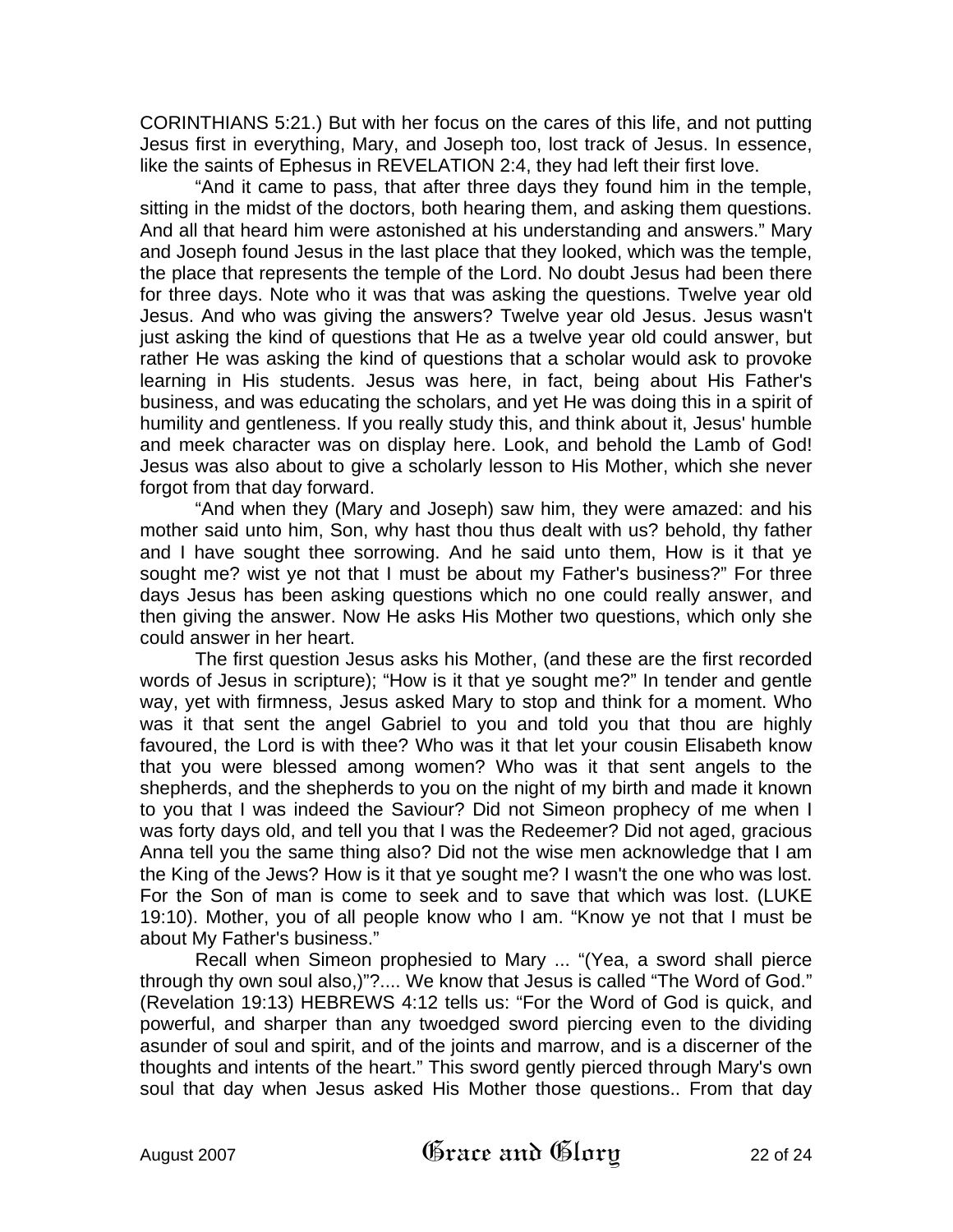forward she never again lost track of Jesus. She grew closely acquainted and very familiar with Him, and knew by the time of JOHN 2:5 that He could solve any problem, thus when there was no wine at the wedding, she told the servant, "Whatsoever he saith unto you, Do it."

We too should pause here for a moment and consider how it is with our own soul. Have we lost track of Jesus? How many people have come our way and told us of our Saviour, our Redeemer, and our Lovely Lord? Is Jesus asking: How is it that ye sought me?

"And they understood not the saying which He spake unto them. And He went down with them, and came to Nazareth, and was subject unto them: but his mother kept all these sayings in her heart. And Jesus increased in wisdom and stature, and in favour with God and man." Young people! Note that Jesus was smarter than his parents, yet he didn't argue with them, and showed them the utmost respect, and submitted Himself to their authority, and was always obedient unto them, and continued living under their authority for eighteen more years!

This story of Luke has been about Mary the Mother of Jesus, but the center of attention has been Jesus. Without Jesus, Mary was nothing. We too, are really nothing without Jesus. Mary paid close attention to Jesus 3 the rest of His life, and the rest of her life. How do we know this? "But his mother kept all these sayings in her heart." How did Luke know what Mary pondered in her heart? There is no way Luke could have known what was going on in Mary's heart, except years later Mary telling him. How did Mary come to the point where she could express what she had pondered in her heart these many years? No doubt, when the disciples were gathered together, waiting for the advent and infilling of the Holy Ghost that Mary was able express her thoughts. And how do we know this? This is part of the story that Luke wrote concerning Mary, but it is not found in the gospel of LUKE, rather this part of the story is found in ACTS 1:14.

Recall that Mary was at the cross of Jesus -- JOHN 19:25-27: "Now there stood by the cross of Jesus his mother, and his mother's sister, Mary the wife of Cleophas, and Mary Magdalene. When Jesus therefore saw his mother, and the disciple standing by, whom he loved, he saith unto his mother, Woman, behold thy son! Then saith he to the disciple, Behold thy mother! And from that hour that disciple took her unto his own home" The reason Jesus gave the care of His Mother over to the Apostle John instead of one of His half brothers was because at this point in time His brothers were not yet believers. Study JOHN 7:3-5 and see that His brothers didn't yet believe in Him.) By the time of ACTS 1:14, penned by Luke, we find that Jesus brothers did believe in Him, and we read: "These all continued with one accord in prayer and supplication, with the women, and Mary the mother Jesus, and with his brethren" A few days later on the day of Pentecost all of these that were in one accord in prayer and supplication were "filled with the Holy Ghost, and began to speak with other tongues, as the Spirit gave them utterance" (ACTS 2:4.). Reading between the lines we can see that Mary the Mother of Jesus was filled with the Holy Ghost, and in time, revealed to Luke all of these wonderful things she had for so many years been pondering in her heart! Who told Luke all of the wonderful things we have studied found in